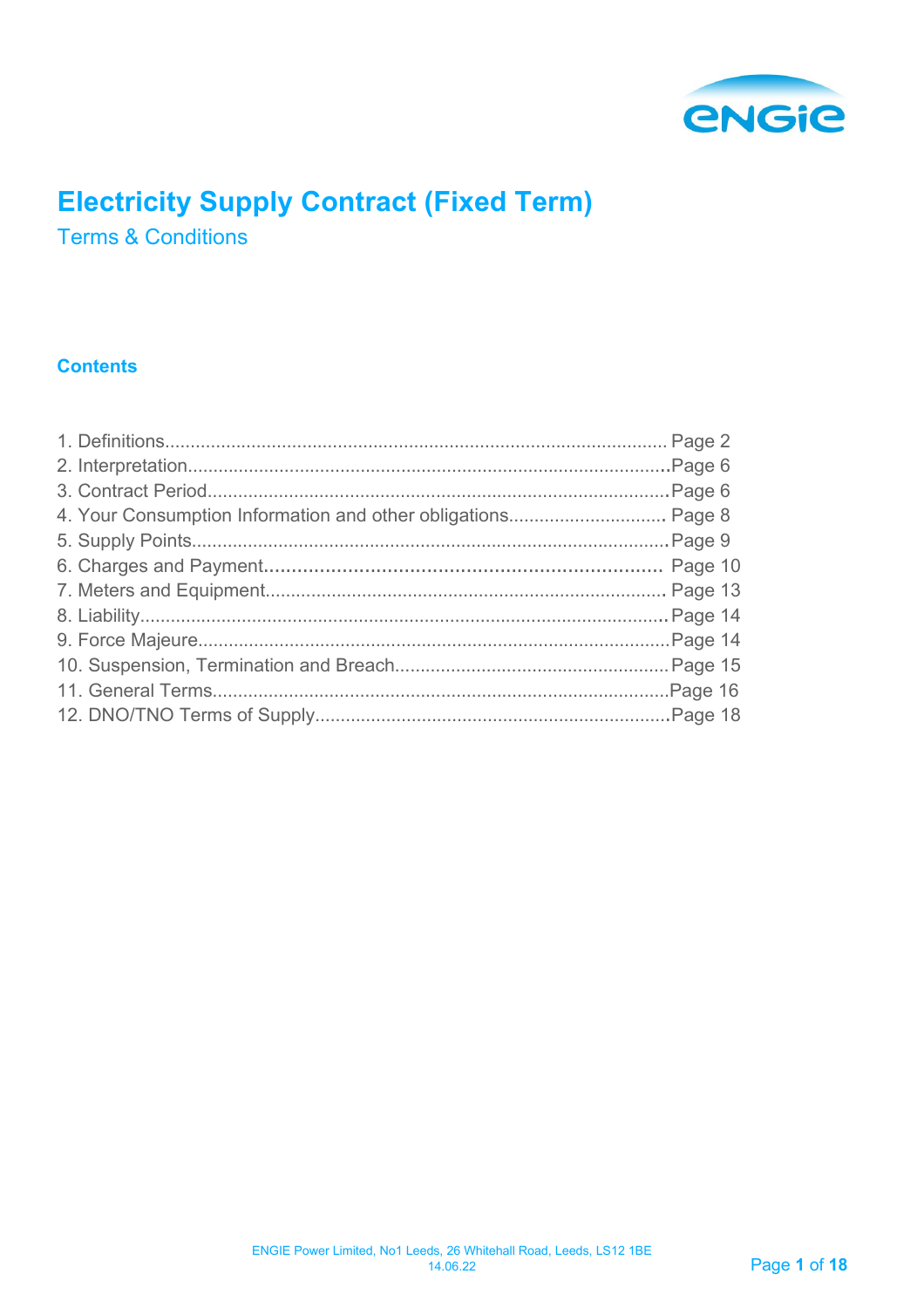## **1 Definitions**

The following definitions shall apply:

**"AAHEDC Charges"** shall have the meaning set out in clause 6.24;

**"Access Rights"** means our right or our subcontractors' or agents' right to all reasonable access to all Supply Points (subject only to your reasonable requirements as to health and safety and site security) at any time;

**"Acts"** means the Energy Acts, the Electricity Act and the Utilities Act and any regulations made hereunder both as amended or re-enacted from time to time;

**"Associated Companies"** means any wholly owned subsidiary of ENGIE Supply Holding UK Limited, including ENGIE Power Limited, ENGIE Gas Limited and ENGIE Gas Shipper Limited;

**"Authority"** means the Gas and Electricity Markets Authority established pursuant to section 1 (1) of the Utilities Act;

**"BSUoS Charges"** means as defined in Clause 6.18 of this Supply Contract;

**"Buy-Out Fund"** means as is set out in the Renewables Obligation Order (but for the avoidance of doubt shall include for the purposes of this Supply Contract any fund established on the same or similar principles as the Buy-Out Fund to hold payments which are made late to the Buy-Out Fund and any fund established to hold payments made to compensate the Buy-Out Fund in respect of payment defaults);

**"Buy-Out Price"** means the amount in £/MWh which Registered Suppliers must pay the Authority towards their Renewable Obligation. This amount is updated annually, subject to indexation in accordance with RPI and is published on the Authority's website;

"**Capacity Market"** means the capacity market mechanism introduced pursuant to Schedule 2 of the Energy Act 2013;

**"Capacity Market Charge"** means the charge attributable to the Capacity Market payable by you under the Supply Contract;

**"CFD FIT"** means the Contracts for Difference: Feed in Tariff mechanism introduced pursuant to Schedule 2 of the Energy Act 2013;

**"CFD FIT Charges"** shall have the meaning set out in clause 6.20;

**"Charges"** means the Commodity Charges and other charges specified in the Supply Contract (including the Supply Costs, Transportation Costs, Meter Rental, and Costs, as applicable), which shall be charged in respect of the Supply Period plus the applicable Value Added Tax (**"VAT"**) and Climate Change Levy (**"CCL"**);

**"Climate Change Levy"** means as set out and defined in the Finance Act 2000 and all and any subsequent amending legislation from time to time;

**"Commodity Charges"** means the element of the Charges charged in respect of the volume of electricity consumed at each Meter Point;

**"Consumption Data"** means actual meter readings from the Equipment received by us from you, or the appointed Service Provider, during the Supply Period showing the actual consumption of electricity in respect of each Meter Point;

**"Consumption Invoice"** means the invoice we shall send to you on the Invoicing Date setting out the Charges, in relation to the Invoicing Period;

**"Consumption Threshold"** means as defined in Clause 6.30.2;

**"Default Contract Rate"** means the rates and charges published on the Website, which shall be payable by you where you continue to consume electricity after the Termination Date;

**"De-energise"** means the taking of action to stop the flow of electrical current from the DNO or TNO to any structure, switchgear, equipment, line or device used by you at the Supply Point and **"De-energisation"** shall be construed accordingly;

**"Disconnect"** means the permanent electrical disconnection of any structure, switchgear, equipment, line or device used by you at the Supply Point from the DNO or TNO and **"Disconnection"** shall be construed accordingly;

**"Distribution Network Operator (DNO)"** means the distribution licence holder (or exempt operator) who owns and/or operates the electricity distribution system through which electricity is conveyed to the Supply Point where the Supply Point is not connected directly to the Transmission Network Operator;

"**Domestic Sites"** means any premises occupied as a private dwelling (including any garden, yard, garage, outhouse, or other appurtenance of such premises which is not used in common by the occupants of more than one such dwelling). Where this definition is used to apply to Supply Points located in Scotland, such definition shall be extended to include the word "stair";

**"DUoS Charges"** shall have the meaning set out in clause 6.25;

**"Economic Loss"** means loss of profits, interest, business, goodwill or commercial, market or economic opportunity, whether direct or indirect and whether or not foreseeable. For the avoidance of doubt, our margin or management and administration fees and any Mark to Market Loss are not Economic Losses and shall not be construed as such;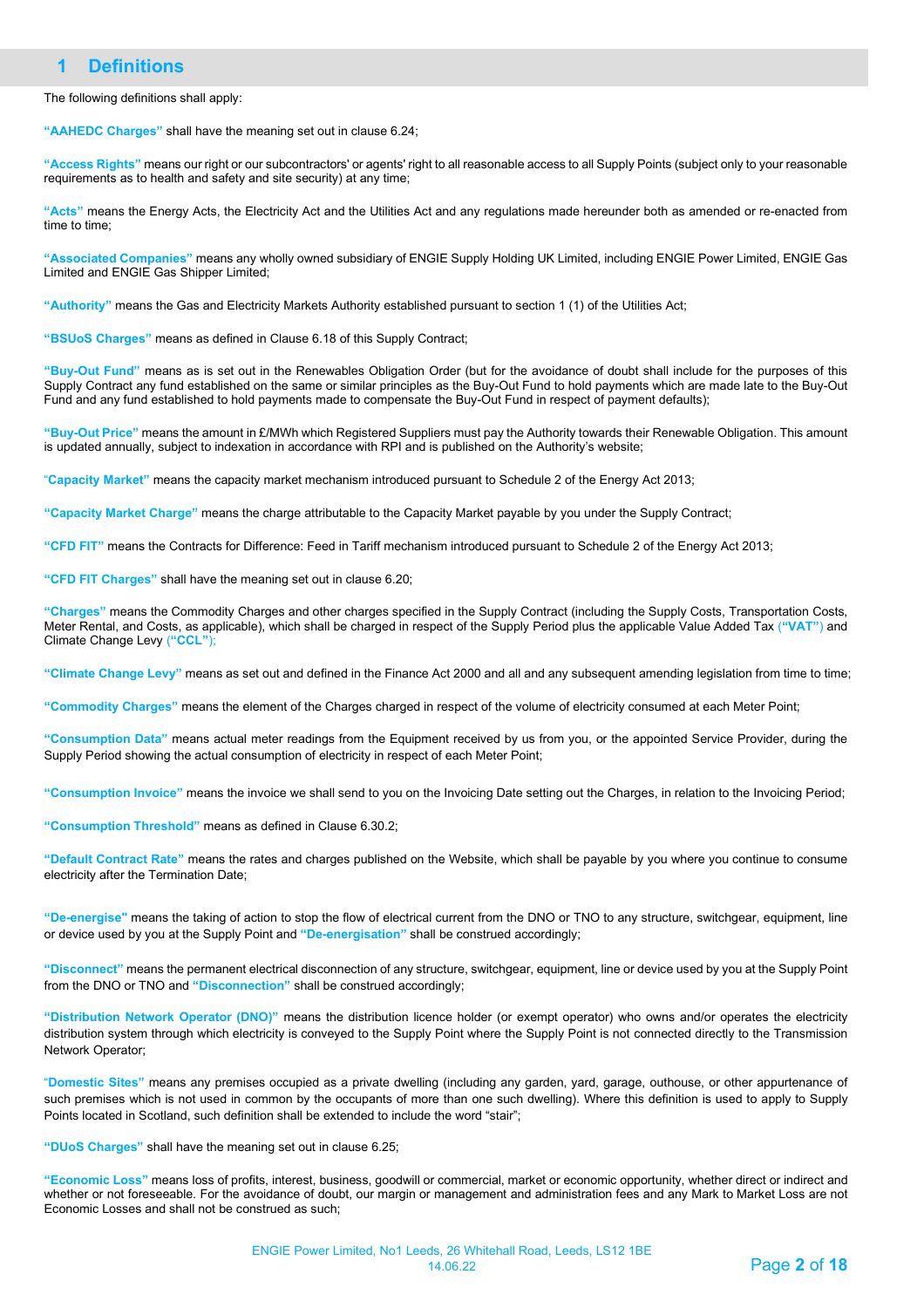**"EFA Calendar"** means the calendar for the trading of wholesale power within the UK as set by the Futures and Options Association (FOA);

**"Electricity Act"** means the Electricity Act 1989;

**"Energy Acts"** means the Energy Act 1976, the Energy Act 2004 and Energy Act 2011;

**"End Date"** means the anticipated end of the Supply Period as set out in the Quotation Document.

**"Energy Intensive Industries"** or **"EIIs"** means industries classified as energy intensive users with supporting certification;

**"Equipment"** means any meters, smart meters, data loggers, mains, telecommunications, automated meter readers or other equipment provided for the purpose of supplying and ascertaining the quantity of electricity supplied hereunder;

**"Erroneous Transfer"** means as defined in the Master Registration Agreement;

**"Feed in Tariff"** or **"FiT"** means the scheme introduced by government in April 2010 to promote the uptake of renewable and low-carbon electricity generation technologies;**"FiT Charges"** shall have the meaning set out in clause 6.23;

**"Force Majeure"** means any circumstances or event beyond the reasonable control of either Party which directly causes the affected Party to be unable to comply with all or a significant part of their obligations under this Supply Contract, but excluding strikes, lockouts, labour disputes, changes to economic conditions and lack of funds;

**"Framework Agreement"** means any joint, multi-party, or consortium framework agreement, in all cases forming part of the Supply Contract, whether agreed at the same time as this Supply Contract or subsequently agreed in writing between the Parties and setting out certain matters which vary, amend or are supplementary to the Supply Contract;

**"Independent Network"** means any supply network where the Supply Point is not directly connected to the DNO or TNO;

**"Industry Agreements"** means:

- the Master Registration Agreement and Data Transfer Agreement (MRA and DTA);
- the Distribution Connection and Use of System Agreement (DCUSA);
- the Balancing and Settlement Code (BSC);
- our Licence:
- the Acts;
- Smart Energy Code;
- Smart Meter Installation Code of Practice; and
- any other code, agreement or legally binding obligation imposed on us, or into which it is, or becomes necessary, for us to enter in order to supply electricity;

**"Initial Consumption Forecast"** means your first set of best estimates for the consumption of electricity as set out in the Quotation Document (and in respect of flexible products, also in Table A of the Product Appendix), which may be either annual or monthly figures, or cover some other specified time period, (but excluding the impact of Supply Points added or removed after the original Start Date) which shall comprise forecast information either provided by you to us or our historical consumption data, or the estimated annual consumption of the Supply Point(s);

**"Invoice(s)"** means Consumption Invoices, Reconciliation Invoices or invoices in respect of any other Charges due to us from you pursuant to this Supply Contract;

**"Invoicing Date"** has the meaning given in the Quotation Document;

**"Invoicing Period"** has the meaning given in the Quotation Document;

**"Irrevocable Offer"** means your irrevocable offer to enter into the Supply Contract by your signing and dating of the Quotation Document;

**"Licence"** means any Licence under section 6(1) (d) of the Electricity Act;

**"Maximum Supply Capacity"** means the maximum amount of electricity, expressed in kVA, that each Supply Point can accept by way of a volume of electricity at any given time and as determined by the DNO or TNO from time to time;

**"Mark to Market Loss"** means the negative difference between the wholesale market price at the date we were contractually obliged or entitled to purchase the electricity and the wholesale market price on the date we were contractually obliged or entitled to sell it back to market, after adding all transaction fees and other costs directly associated with the sell back;

**"Mark to Market Gain"** means the positive difference between the wholesale market price at the date we were contractually obliged or entitled to purchase the electricity and the wholesale market price on the date we were contractually obliged or entitled to sell it back to the wholesale market after deducting all transaction fees and other costs directly associated with the sell back;

**"Meter Point"** has the meaning given to such expression in the Industry Agreements (including Half Hourly (HH) and Non-Half Hourly (NHH) Meter Points) and identified by a specific Meter Point Administration Number (MPAN) in the Quotation Document;

**"Metering Costs"** means a component (if any) of the Charges, comprising any charges relating to the installation, provision, rental and maintenance of your Equipment in situ at the Supply Point on the Signature Date;

**"Meter Reading Costs"** means the cost of reading, and obtaining Consumption Data from, your Equipment;

**"Meter Rental"** means the aggregate of the Metering Costs and Meter Reading Costs;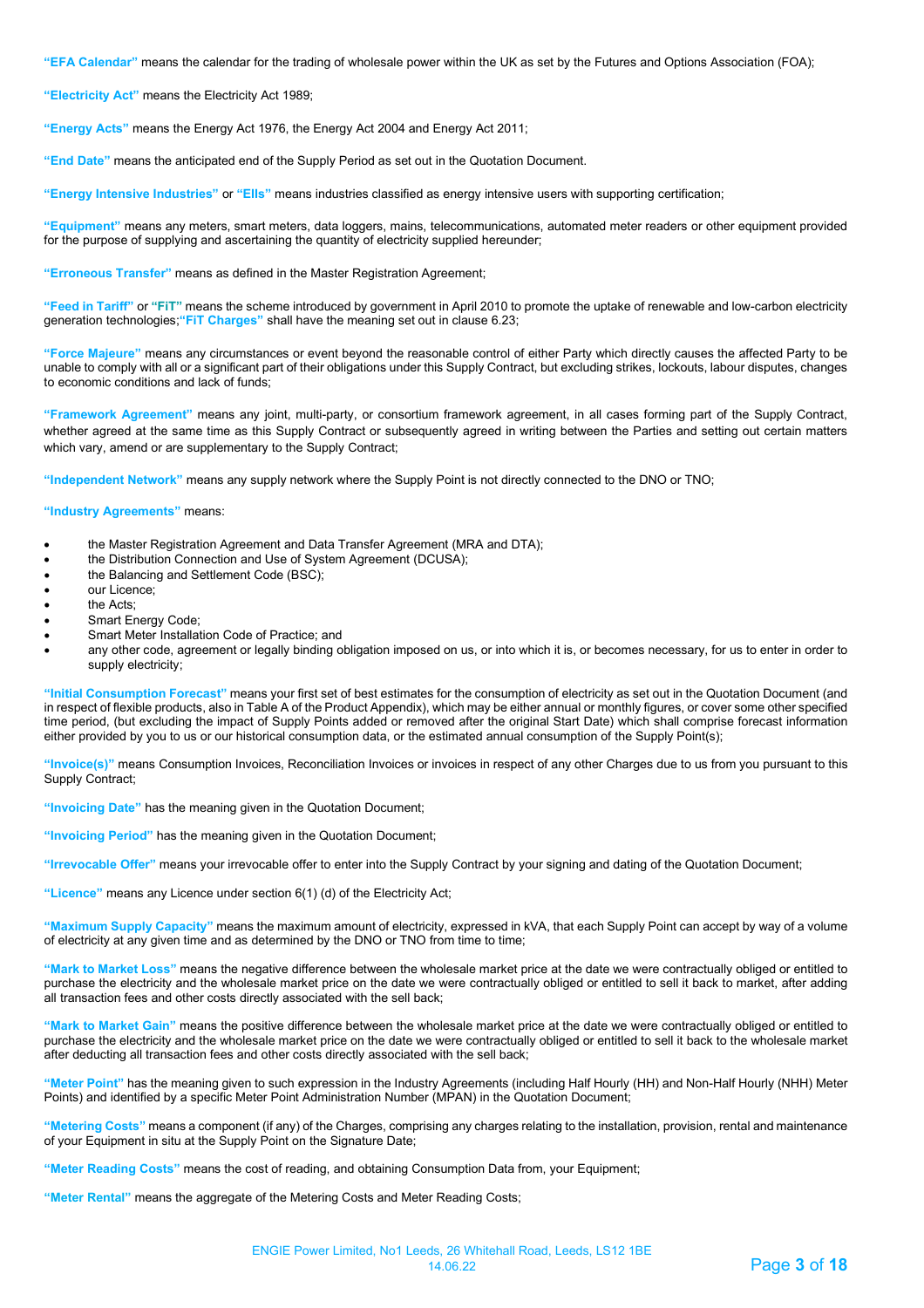**"Micro Business Consumer"** means a company supplied or requiring to be supplied with gas or electricity at non-domestic sites which has any or all of the following; (i) an annual consumption of electricity of not more than 100,000 kWh; or (ii) an annual consumption of gas of not more than 293,000 kWh; or (iii) fewer than ten (10) employees (or their full time equivalent) and an annual turnover or annual balance sheet total not exceeding £2 million;

**"Micro Business Terms"** means the additional terms and conditions which will be appended to this Supply Contract and applicable to the Supply where you are a Micro Business Consumer;

**"NTC"** means the National Terms of Connection conferred by DCUSA Limited;

"**Optimisation Services**" means balancing service provided to the ESO (Electricity System Operator) and DNO which, should you elect to participate in, we will manage for you;

**"Parties"** means both us and you and **"Party"** is either one of us;

**"Payment Date"** means unless amended in accordance with Clauses 10.7.8 and 10.7.9; (a) in relation to Consumption Invoices, the date as defined in the Quotation Document; and (b) in relation to all other Invoices the date as specified on the Invoice;

**"Payment Method"** means by means of direct debit, or as otherwise set out on your Quotation Document;

**"Product Appendix"** means the appendix detailing the product type, purchasing and sell back mechanism and/or any other specific provisions, including any appendix detailing added value services, and forming part of the Supply Contract;

**"Quotation Document"** means the document detailing the Supply Point details, Initial Consumption Forecast and the Charges and forming part of the Supply Contract;

**"Reconciliation Final"** means the run of BSUoS Charges published by National Grid which occurs fourteen (14) months after the Settlement Day;

**"Reconciliation Invoice"** means an invoice that includes an item or items debiting or crediting your account as a result of a calculation by us of the difference between (a) the Charges which ought to have been levied; and (b) the actual Charges that were levied during the Reconciliation Period;

**"Reconciliation Period"** means the period to which a Reconciliation Invoice refers, the beginning and end dates of which are stated on the Reconciliation Invoice;

**"Registered Supplier"** means an electricity supplier licensed under the Electricity Act and registered with the Authority;

**"Related Entity"** means (i) a subsidiary of you or a holding company of you or any subsidiary of that holding company, as such terms are defined in the Companies Acts 2006, (ii) where you and a proposed new tenant or occupant of the Property have an individual with authority, director, company secretary or an individual or entity with Control in common, where, "Control " is defined as the ability to control or direct, directly or indirectly, the board, executive body, decision making process or management of an entity by virtue of ownership, right of appointment, right to control or election or appointment, or voting rights, (iii) an individual with authority, director, company secretary or entity/individual with Control in relation to a proposed new tenant or occupant is a family member of an individual with authority, director, company secretary or an individual or entity with Control, in you, or (iv) a proposed new tenant or occupant otherwise has an identifiable relationship with you;

**"Relevant Transfer Date"** means:

- (a) the day after the date on which you enter into an electricity supply contract (including if relevant this Supply Contract) with any Registered Supplier; or
- (b) if after entering into an electricity supply contract there is a period of time within which you may decide not to proceed with the contract (a **"Cooling Off Period"**), the Relevant Transfer Date shall be the earlier of –
	- (i) the day after the date on which that Cooling Off Period ends;
	- (ii) fourteen (14) days after the date on which you entered into a new contract.

For the avoidance of doubt there is no such Cooling Off Period applicable to this Supply Contract and your entry into this Supply Contract is as set out at Clause 3.1.

**"Renewables Obligation"** means the obligation, set out in the Renewables Obligation Order, on Registered Suppliers in the United Kingdom to ensure a growing proportion of their electricity sales are from eligible renewable sources of electricity;

**"Renewables Obligation Level"** means for each obligation period (as defined in the Renewables Obligation Order) the level of Renewables Obligation determined by the Secretary of State for the obligation period and published on the Authority's website;

**"Renewables Obligation Order"** means the Renewables Obligation Order 2009 (SI 2009/785) and the Renewables Obligation Order (Scotland) 2009 (SSI 2009/140) as these are amended, restated, re-enacted and/or replaced from time to time;

**"Review Date"** means the date as specified on the Quotation Document and each subsequent anniversary of that date;

**"Revised Consumption Forecast"** means your (or, pursuant to Clause 4.4, our) on-going written best estimate of your projected future electricity consumption for each remaining period (i.e. day/month) after the date of such forecast, estimating electricity consumption for each such future period of the Supply Period on an on-going basis (and including for the avoidance of doubt, the impact of any Supply Points added or removed after the Start Date) and which we agree to use to purchase and/or sellback any electricity;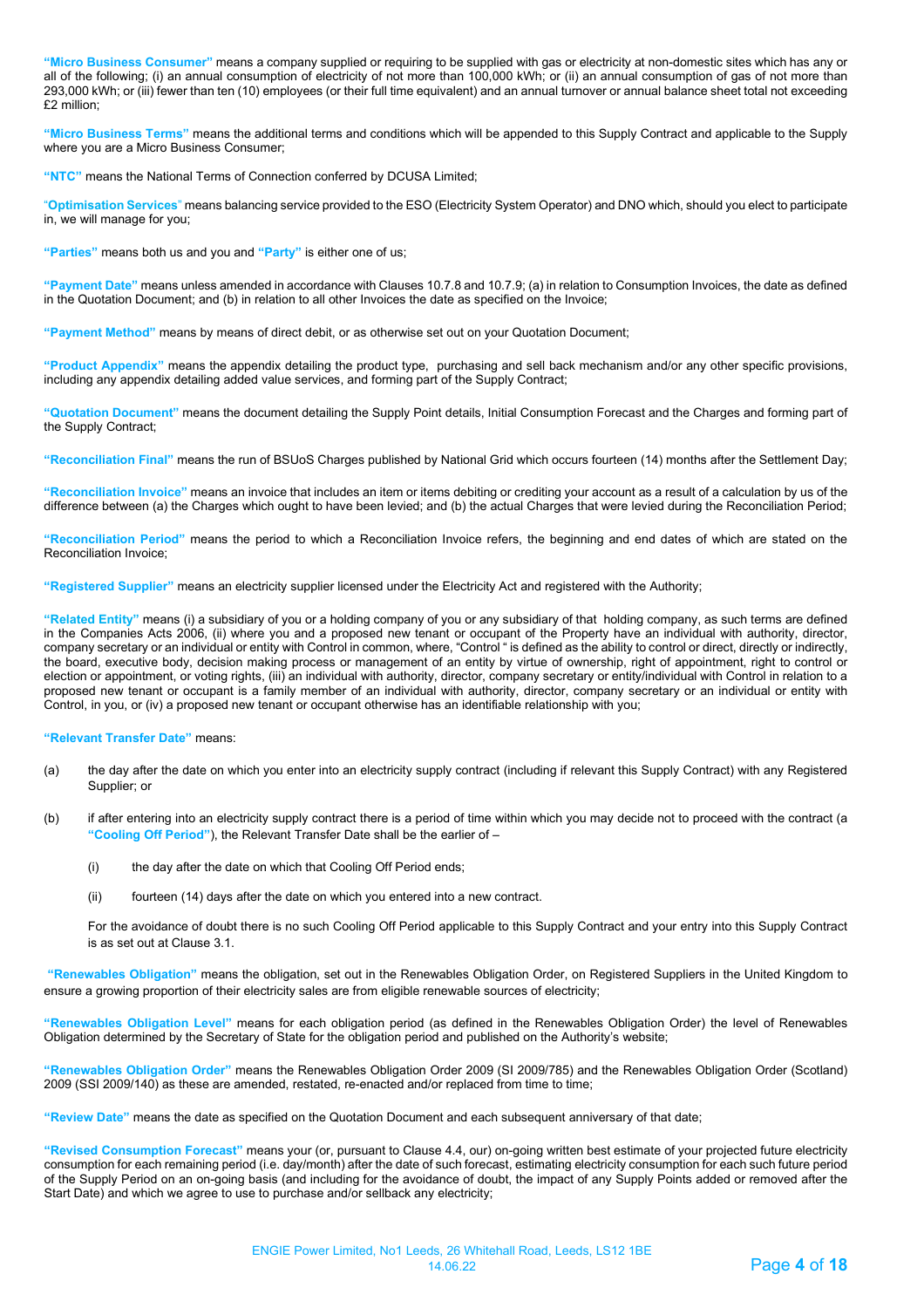**"Security Deposit"** means at our option either (i) a cash amount, together with you and us entering into a deposit agreement in a form acceptable to us; or (ii) a letter of credit from such financial institution and in such form of wording as is acceptable to us; or (iii) such other form of security as we may request or accept, including but not limited to any form of third party guarantee or indemnity; or (iv) a pre-payment or other form of payment plan and in the case of (i) to (iii) inclusive, in an amount which we reasonably consider would constitute the Charges equivalent to a period of four (4) calendar months calculated on a reasonable estimate of consumption, or such applicable longer period to reflect any extended payment terms that have been agreed with you;

**"Service Providers"** means any meter reading agent, data collector, meter operator, meter asset maintainer, meter asset provider, data aggregator, automated meter reading providers and any other third party appointed to act for or on behalf of either Party;

**"Settlement"** means the industry arrangements whereby the physical volume of electricity consumed by an electricity supplier is quantified and offset against the volume of energy notified to the industry as contracted for by an electricity supplier over a given period, and used to calculate that supplier's charges;

**"Settlement Day"** means the period from 00:00 hours to 24:00 hours on each calendar day;

**"Settlement Final"** means the run of BSUoS Charges published by National Grid which occurs sixteen (16) Working Days after the Settlement Day;

**"Side Letter"** means any side letter forming part of this Supply Contract, or subsequently agreed in writing between the Parties to be part of this Supply Contract and setting out certain matters which vary, amend or are supplementary to the terms of the Supply Contract;

**"Signature Date"** means the date on which we accept your Irrevocable Offer to enter into the Supply Contract by our signing and dating of the Quotation Document;

**"Smart Meter"** means a meter we can read remotely to measure how much electricity you are using, without having to visit the Supply Point, including, as appropriate, the communications hub and ancillary equipment serving same, including an AMR meter;

**"Start Date"** means the date on which you intend to start to receive a supply of electricity from us on the terms of the Supply Contract as set out in the Quotation Document;

**"Supply"** means the provision of electricity by us to you under this Supply Contract;

**"Supply Contract"** means the Quotation Document and where applicable, the Product Appendix and any Side Letter(s), Framework Agreement(s), addendums and Variation or Amendment Agreements, together with these Terms and Conditions;

**"Supply Costs"** means the cost, charge, amount or value at any given time, of each of the following items, as appropriate; (1) wholesale energy costs, (2) shape costs, (3) BSUoS Charges,(4) TNUoS Charges, (5) Capacity Market Charges, (6) DUoS Charges, (7) CFD FiT Charges,(8) FiT Charges, (9) AAHEDC Charges, (10) imbalance charges, (11) Elexon charges, (12) management or administration fee, (13) cash flow costs, (14) Renewables Obligation, (15) transmission losses and any other items which impact on, or affect, the cost of the supply of Electricity to you;

**"Supply Period"** means for a Supply Point, the period beginning on the Start Date and ending on the Termination Date;

**"Supply Point"** means a combination of one or more Meter Points at the same location as set out in the Quotation Document;

**"Termination Date"** means either (a) the End Date; or (b) such earlier date where the Supply Contract is terminated in accordance with these Terms and Conditions (including pursuant to clause 5.14);

**"Terms and Conditions"** means the terms and conditions set out in this document;

**"TNUoS Charges"** means as defined in Clause 6.17;

**"Transmission Network Operator" (TNO)** means National Grid Electricity Transmission plc (or its successor as national electricity transmission system operator for Great Britain);

**"Transportation Costs"** means a component of the Charges, comprising those charges payable to the TNO and/or DNO for the use of their networks as applicable from time to time under the Industry Agreements, including those charges more specifically referred to as "DUoS" and "TNUoS" and specified as "Included in the Unit Rate", "Fixed" or "Pass-Through" in the Quotation Document or as otherwise notified to you as payable during the Supply Contract from time to time;

**"Unit Rate"** means as set out in the Quotation Document;

**"Utilities Act"** means the Utilities Act 2000;

**"Variation or Amendment Agreement"** means any variation or amendment agreement entered into by the Parties during the Supply Period which varies or amends the terms of the Supply Contract;

**"Website"** means our website at business.engie.co.uk or such other address as we notify you of in writing and in each case as updated or amended from time to time;

**"We/us/our"** means ENGIE Power Limited (Registered No 4236804) whose registered offices are at No 1 Leeds, 26 Whitehall Road, Leeds, West Yorkshire LS12 1BE;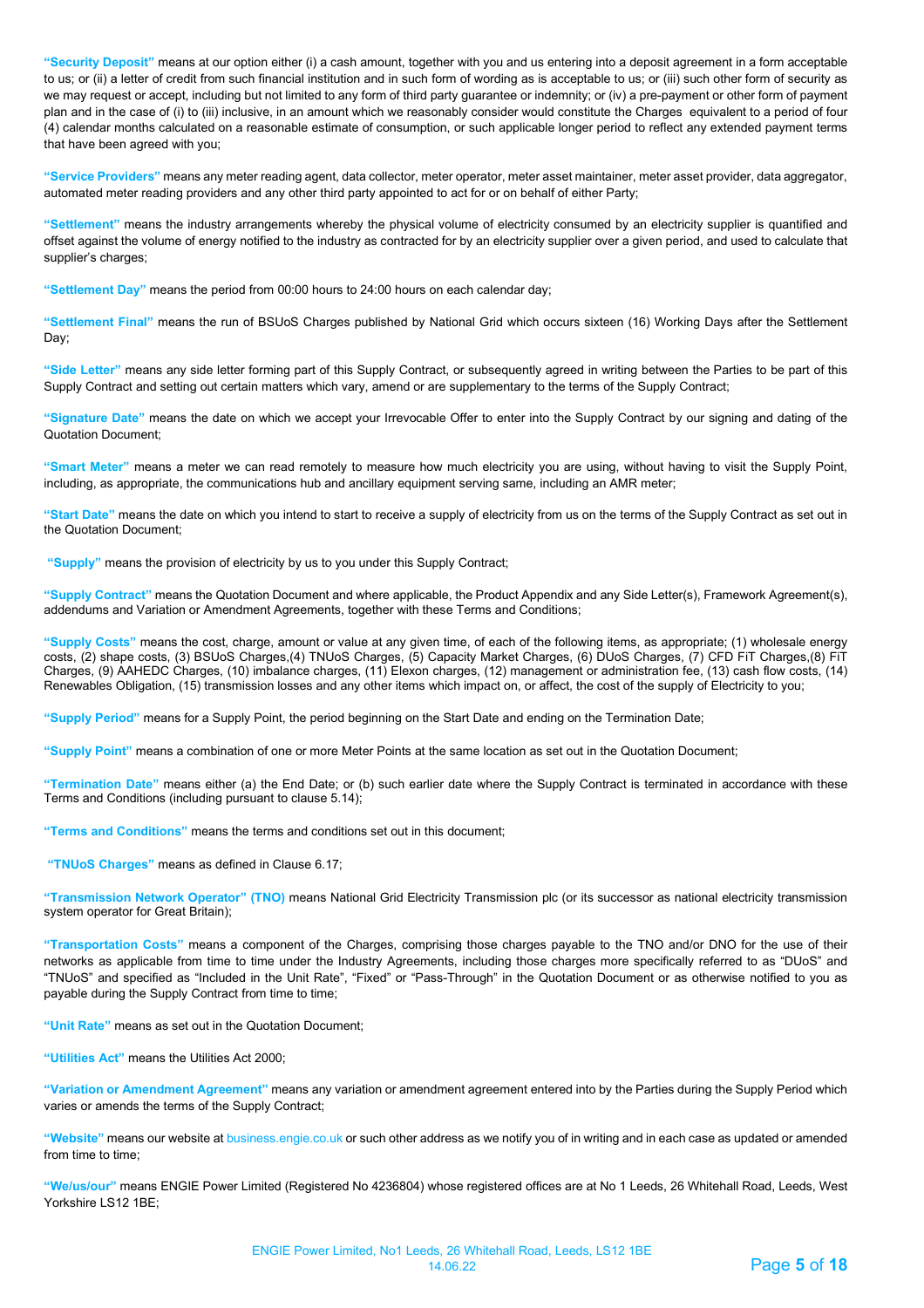**"Working Day"** means Monday to Friday inclusive but excluding days identified as Bank Holidays in England;

**"you" or "your"** means the person or organisation who makes the Irrevocable Offer as identified as the "Customer" in the Quotation Document.

## **2 Interpretation**

- 2.1 References to statutory or regulatory provisions or Industry Agreements include any amendments, variations, consolidations or replacements, regulations made there under, re-instatements, or re-enactments made from time to time.
- 2.2 The expression "including" shall be construed without limitation.
- 2.3 Words and expressions used in these Terms and Conditions but not defined in Clause 1 are instead defined in the Quotation Document or Product Appendix.
- 2.4 Words and expressions used in this Supply Contract but not defined shall where appropriate be construed:
	- 2.4.1 as they are defined in the Acts or in the Industry Agreements; or
	- 2.4.2 in accordance with their wider usage in the electricity industry generally.
- 2.5 Should any conflict arise between the content of this Supply Contract and the Industry Agreements then the Industry Agreements shall take precedence.
- 2.6 Where there is more than one Supply Point in the Quotation Document, then reference to a Supply Point is deemed to mean all the<br>Supply Points each on an individual basis and the Supply Points shall have a co Consumption Forecast and Consumption Threshold.
- 2.7 The Supply Contract documents shall be construed in the following order of priority in the event of a conflict of terms:
	- 2.7.1 any Variation or Amendment agreement; then
	- 2.7.2 any Side Letter; then
	- 2.7.3 any Micro Business Terms; then
	- 2.7.4 any Framework Agreement; then
	- 2.7.5 any Product Appendix; then
	- 2.7.6 the Quotation Document, then
	- 2.7.7 these Terms and Conditions.
- 2.8 Unless the context otherwise requires, words in the singular shall include the plural and words in the plural shall include the singular.

## **3 Contract Period**

#### **Commencement of Supply Contract**

3.1 We shall accept your Irrevocable Offer and this Supply Contract shall become binding on both Parties in relation to all Supply Points on the Signature Date.

#### **Transfer of Supply from your previous Supplier**

- 3.2 We shall use our reasonable endeavours to become the Registered Supplier to the Meter Points on the Start Date and in any event, we shall co-operate with your existing supplier to enable the transfer to be completed within twenty one (21) days of the Relevant Transfer Date unless:
	- 3.2.1 you request that the transfer takes place over a longer time period; or
	- 3.2.2 one or more of the conditions in Clause 3.2.3 applies.
	- 3.2.3 The conditions applicable to Clause 3.2.2 are that, on or after the Relevant Transfer Date:
		- (a) we do not have all of the information required in order to complete the transfer and:
			- (i) we have taken all reasonable steps to obtain the missing information from you and you have not provided that information, or the information you provided is incorrect; and
			- (ii) that information is not readily available to us from another source; or
		- (b) we are prevented from completing the transfer in accordance with this Clause 3.2 due to any other circumstance caused by you; or
		- (c) you are receiving electricity supply by a distribution exemption holder as defined in section 64 of the Electricity Act; and
			- (i) you or the supply exemption holder has required a physical connection to be made in accordance with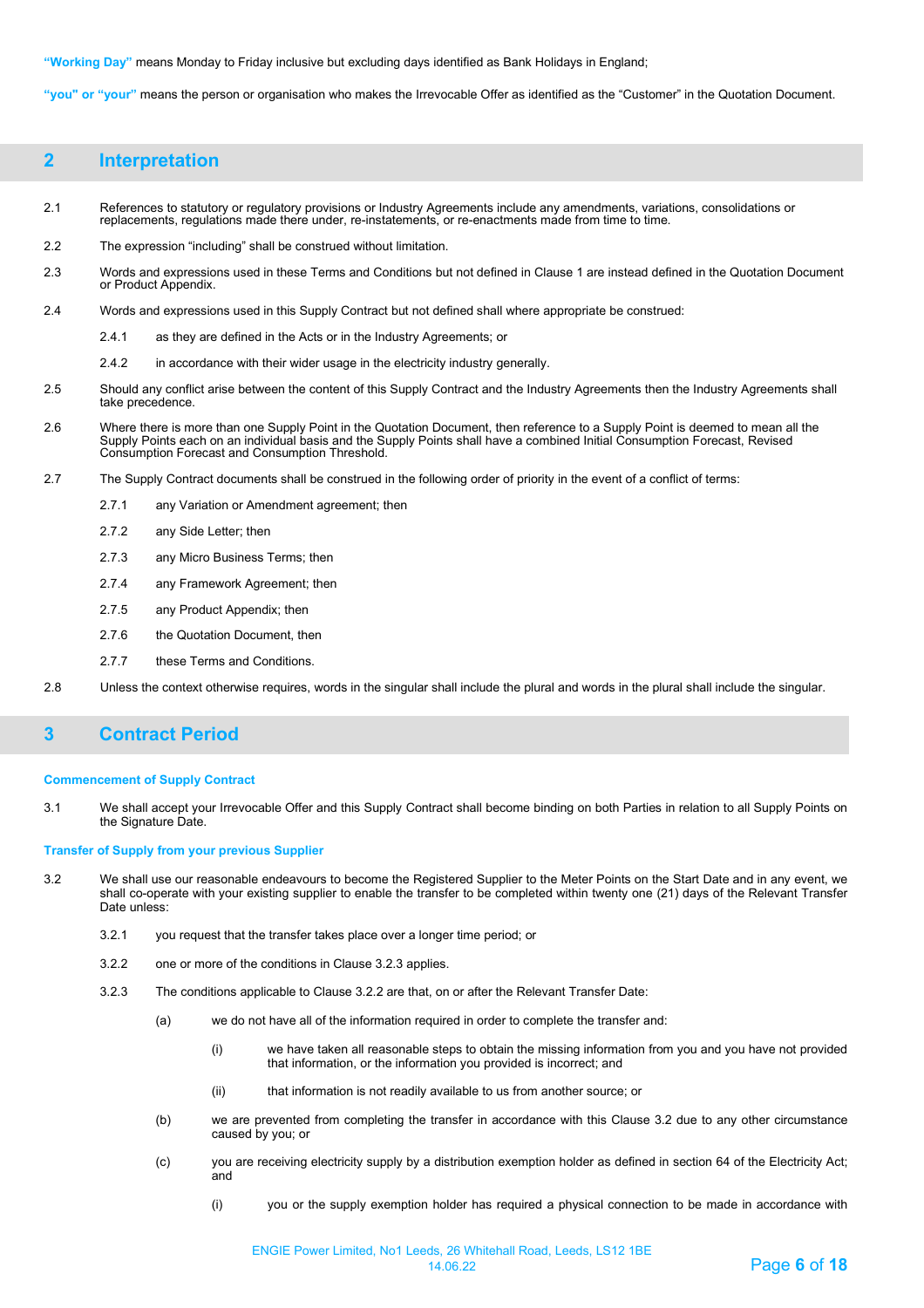paragraph 7(2) of Schedule 2ZA of the Electricity Act and that physical connection has not yet been made; or

- (ii) the distribution exemption holder has specified, in a notice under paragraph 1(5)(6)(a)(i) of Schedule 2ZA of the Electricity Act, a metering arrangement which it considers would be required for access to be given to us and that metering arrangement is not yet in place; or
- (d) your existing supplier enters an objection under the customer transfer process in accordance with the Industry Agreements to prevent us from registering the Supply Point. In this case the twenty one (21) day period will commence when the objection is removed.
- 3.2.A We will not charge you for the transfer of the Supply Point from your existing supplier. However, and for the avoidance of doubt, all other Charges, including any Security Deposit due under the terms of this Supply Contract will be, and will remain, due and payable on the transfer of the Supply Point to us.

#### **Conditions of Supply at the Start Date**

- 3.3 Subject to Clauses 9, 10, and 12, we shall use our reasonable endeavours to provide a Supply of electricity to all Meter Points for which we become the Registered Supplier in accordance with this Supply Contract for the Supply Period.
- 3.4 Our supply to you pursuant to Clause 3.3 is conditional upon:-
	- 3.4.1 us having in place for the full duration of the Supply Period, a credit insurance policy with our insurer on terms which are acceptable to us, in relation to your account with us; or
	- 3.4.2 where we are unable to obtain and/or retain an acceptable credit insurance policy, as detailed in Clause 3.4.1 above, we shall be entitled in our sole discretion at any time, including prior to the Start Date, to:
		- (a) require that you provide a Security Deposit within ten (10) Working Days of receiving our request for the same pursuant to this clause; or
		- (b) (including where we have requested a Security Deposit in accordance with clause 3.4.2(a) and you have failed to provide one) elect not to become the Registered Supplier for one or more of the Meter Points in accordance with clause 3.2 and to terminate this Supply Contract accordingly by giving you notice.
- 3.4A Where we elect not to become the Registered Supplier and to terminate this Supply Contract in accordance with clause 3.4.2, we shall<br>be entitled to sell back on the wholesale market any electricity forward purchased f and to invoice you in respect of any Mark to Market Loss incurred, such Invoice to be paid within fourteen days of the date of the Invoice.
- 3.5 Where you fail to consume electricity from any or all Meter Points from the Start Date, or clause 3.2.2 applies, or we terminate the Supply Contract pursuant to clause 3.4.2(b), then we shall be entitled to recover from you and shall be indemnified by you for all costs and losses incurred by us as a result of such failure for the period up to the date on which the consumption commences, or the Termination Date, whichever is the sooner, and in either case such costs to include any Mark to Market Loss.
- 3.6 You shall indemnify us for all costs, losses and expenses we reasonably incur where the Supply Contract includes Supply Points which you provided to us in error, including administration costs and any Mark to Market Loss.

#### **Charges after the Termination Date**

- 3.7 After the Termination Date and until such time as another Registered Supplier has been registered as the supplier to your Meter Point, you recognise and agree that any consumption shall be automatically charged at our Default Contract Rate without any further notification to you from us, but to all other extents the terms of this Supply Contract, including the recovery by us of all Transportation Costs, Meter Reading Costs and Metering Costs, shall continue in full force and effect. In addition, we shall be entitled, at our discretion, to do any one, or a combination of the following:
	- 3.7.1 vary the Invoicing Period, the Invoicing Date and the Payment Date from those specified in the Quotation Document. Such variation may include invoicing you in advance of delivery based on your estimated consumption;
	- 3.7.2 revoke or vary the terms of any applicable Product Appendix;
	- 3.7.3 request a Security Deposit be provided within ten (10) Working Days of such a request; and/or
	- 3.7.4 arrange for the Meter Points (or any one or combination of the Meter Points) to be De-Energised, Disconnected and/or removed immediately (and we shall be entitled to exercise Access Rights in doing so) together with being entitled to recover from you the costs incurred in such actions.
- 3.8 To the extent that electricity has been forward purchased for delivery beyond the Termination Date we shall be entitled to sell the additional electricity on the wholesale market.
- 3.9 Where the sell back pursuant to Clause 3.8 results in a Mark to Market Loss, we shall provide you with a separate Invoice for that amount, such Invoice to be payable fourteen (14) days after the date of Invoice.

#### **Transfer of Supply**

- 3.10 Where you wish to transfer any Supply Point we may enter an objection under the customer transfer process in accordance with the Industry Agreements to prevent an alternative Registered Supplier from registering the Supply Point if:
	- 3.10.1 you arrange to transfer to an alternative Registered Supplier before the Termination Date; and/or
	- 3.10.2 there are any overdue Invoices not paid by their Payment Date (including, Reconciliation Invoices and Invoices for interest) or other outstanding sum due hereunder, such Invoices or outstanding sum not being subject to a bona fide dispute, or you are in breach of the terms of the Supply Contract; and/or
	- 3.10.3 the new supplier has made an Erroneous Transfer in relation to the Meter Point; and/or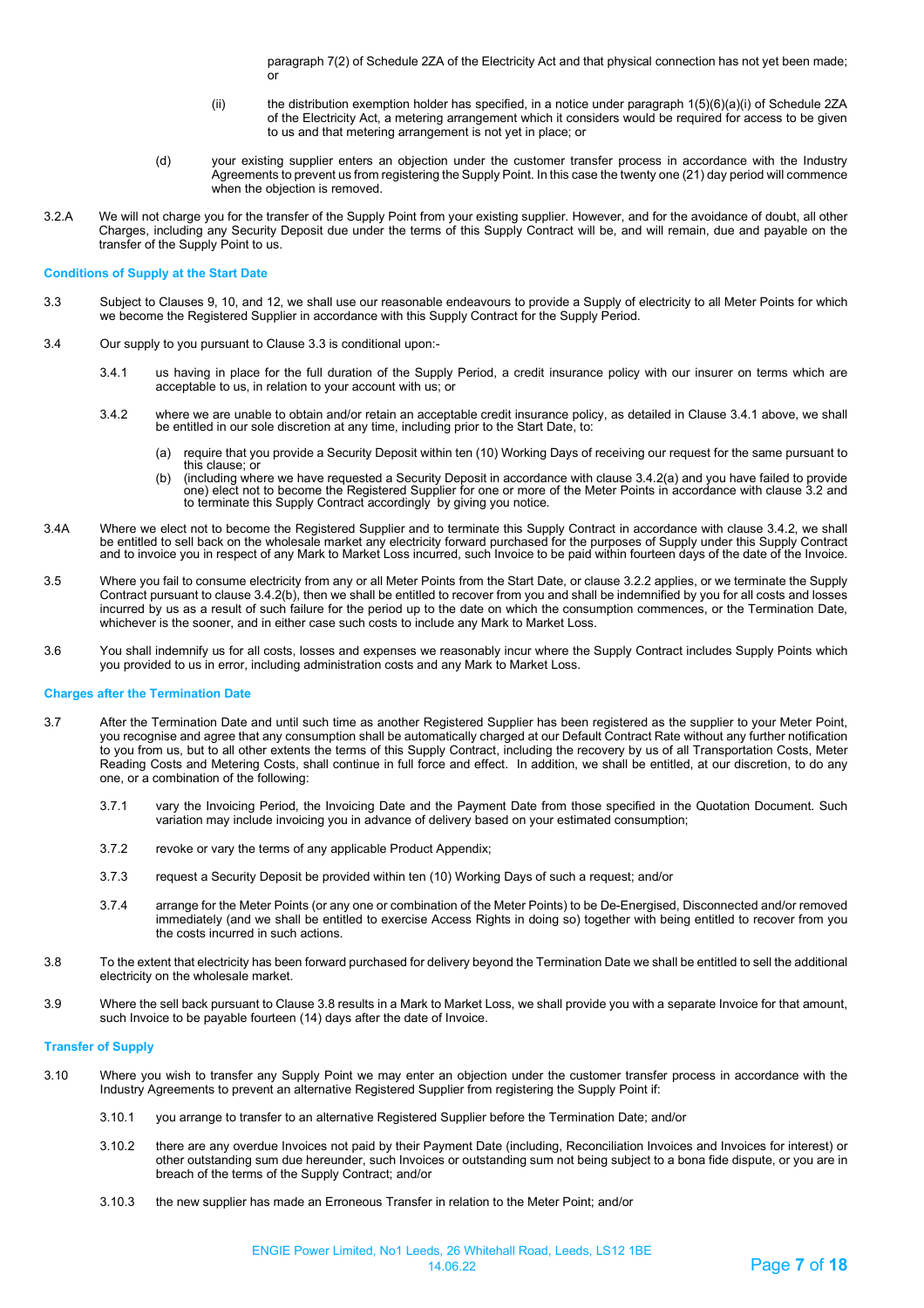- 3.10.4 an alternative supplier attempts to register a single Meter Point where we are the Registered Supplier for one or more related Meter Points.
- 3.11 Where we do not enter an objection, or where we enter an objection when that objection is removed, we shall co-operate with any new supplier to enable the transfer to be completed within twenty one (21) days of the Relevant Transfer Date unless:
	- 3.11.1 you request that the transfer takes place over a longer time period; or
	- 3.11.2 you withdraw your request for a transfer by notifying the new supplier that you do not wish to switch to that supplier; or
	- 3.11.3 one or more of the conditions in Clause 3.12 applies.
- 3.12 The conditions applicable to Clause 3.11.3 are that, on or after the Relevant Transfer Date:
	- (a) we do not have all of the information required in order to complete the transfer and:
		- (i) we have taken all reasonable steps to obtain the missing information from you and you have not provided that information, or the information you provided is incorrect; and
		- (ii) that information is not readily available to us from another source; or
	- (b) we are prevented from completing the transfer in accordance with Clause 3.11 due to any other circumstance caused by you.
- 3.13 We will not charge you for the transfer of the Supply Point to a new Registered Supplier. However, and for the avoidance of doubt, all other Charges, including if relevant and Mark to Market Loss and any termination payment due under the terms of the Supply Contract will be, and will remain, due and payable on the transfer of the Supply Point.

## **4 Your Consumption Information and other obligations**

- 4.1 You agree that:
	- 4.1.1 you will provide us with true and accurate opening, interim (upon request) and closing meter reading (which is acceptable for Settlement purposes) for each Meter Point Supplied under the Supply Contract as at the Start Date as well as any added or removed during the Supply Period;
	- 4.1.2 if you do not provide us with such opening and/or closing meter reads we shall be entitled to rely on estimated reads and to treat them as actual reads for the purposes of calculating your first and last Consumption Invoices and any associated Reconciliation Invoices;
	- 4.1.3 title and risk in the electricity shall pass to you at the Meter Point;
	- 4.1.4 your Supply Points comply with the Licence and any other relevant agreements or authorisations necessary to permit or continue the Supply;
	- 4.1.5 save for ancillary services (including Optimisation Services) or demand side agreement which you provide through us, you have informed us and shall continue to inform us immediately if you have or use or intend to have or use any on-site generation facilities or are party to any ancillary service or commercial demand-side agreements, at any time during the Supply Period;
	- 4.1.6 the Supply shall have the electrical characteristics at which the DNO and/or TNO supplies electricity and that we have no control or liability in relation to this;
	- 4.1.7 you shall indemnify us against all costs and losses we incur should your Service Providers, in our reasonable opinion, fail to provide their services adequately. In such circumstances we may de-appoint that Service Provider and appoint another ourselves and you shall indemnify us for all costs and losses we incur in doing so; and
	- 4.1.8 the Supply shall be for your consumption during the Supply Period and that you shall not on-supply to any third party without our prior written consent.

#### **Consumption Forecasts**

- 4.2 You agree that the Initial Consumption Forecast and, in relation to the period after their provision, any Revised Consumption Forecasts provided pursuant to Clauses 4 and 5, shall be contractually binding in relation to the consumption tolerance mechanism in Clause 6.31, except where an alternative mechanism is set out in any Product Appendix that comprises part of the Supply Contract.
- 4.3 You will provide a Revised Consumption Forecast as soon as possible on each occasion that you become aware of any likely change compared to your Initial Consumption Forecast, or any previous Revised Consumption Forecast (including periods of zero consumption for any Meter Point under this Supply Contract).
- 4.4 Where we reasonably consider the Initial Consumption Forecast or any Revised Consumption Forecast to be inaccurate, then we shall be entitled to substitute the Initial Consumption Forecast (or, if any, the most recent Revised Consumption Forecast) with a reasonable Revised Consumption Forecast on your behalf. At your request we shall provide you with reasonable evidence to demonstrate why the Initial Consumption Forecast or any Revised Consumption Forecast is inaccurate and to support our Revised Consumption Forecast.
- 4.5 Where you or we provide a Revised Consumption Forecast pursuant Clauses 4.3 and 4.4 above, and a Product Appendix comprises part of your Supply Contract, the provisions of such Product Appendix shall be followed.
- 4.6 Where you or we provide a Revised Consumption Forecast pursuant Clauses 4.2 and 4.3 above, and the Supply Contract does not contain a Product Appendix, the following provisions shall apply;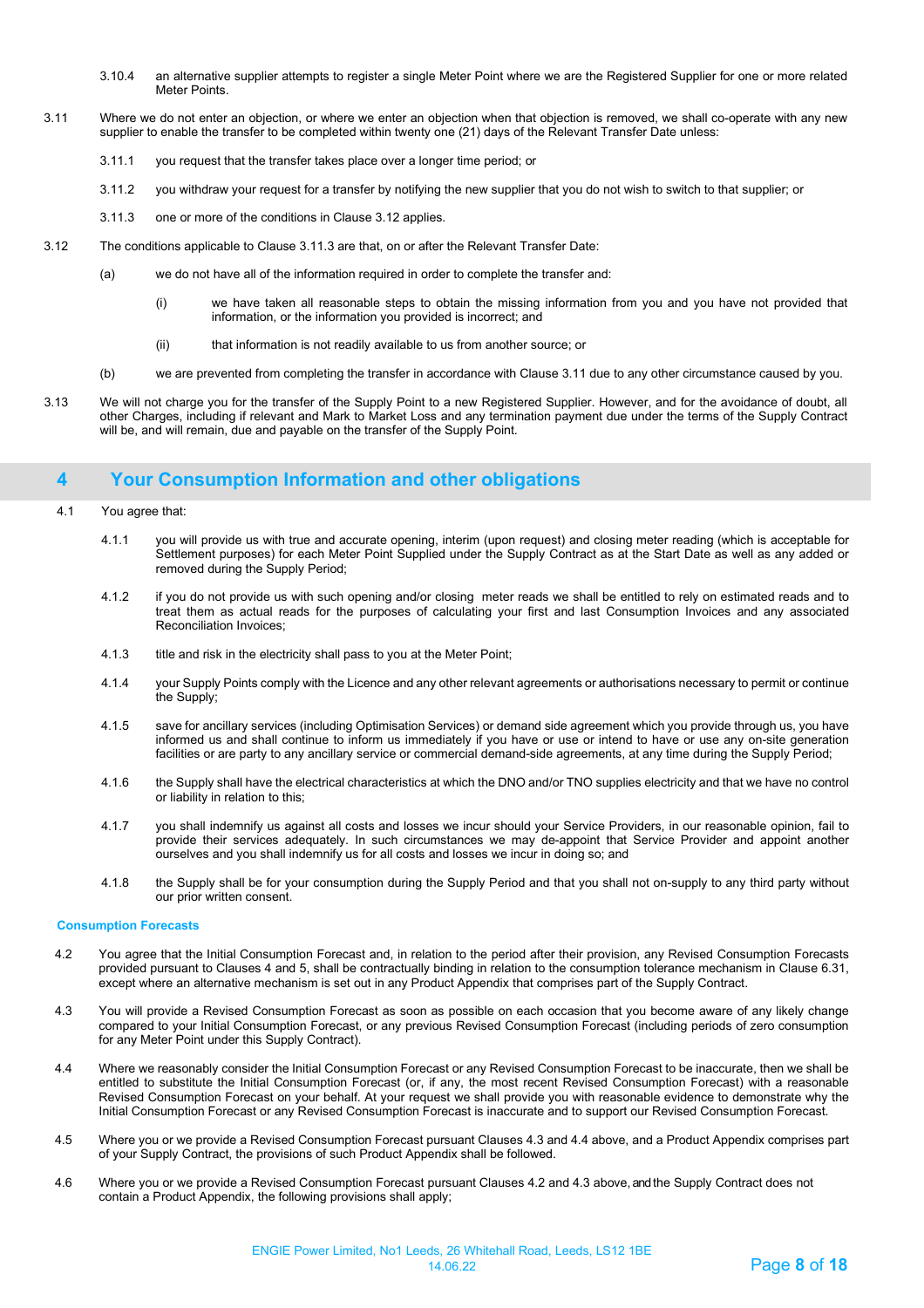- 4.6.1 where there is a reduction in the Initial Consumption Forecast (or, if any, the most recent Revised Consumption Forecast), to the extent that electricity has already been forward purchased in excess of any Revised Consumption Forecast, we shall be entitled to sell the additional electricity on the wholesale market;
- 4.6.2 if the sell back pursuant to Clause 4.6.1 results in a Mark to Market Loss to Us, we shall provide you with a separate Invoice for that amount, such Invoice to be payable fourteen (14) days after the date of Invoice; and
- 4.6.3 where there is an increase in the Initial Consumption Forecast (or, if any, the most recent Revised Consumption Forecast) and<br>additional electricity is purchased, then we shall be entitled to vary the Charges by a re changes in the cost of the Supply.

## **5 Supply Points**

#### **New Supply Points**

- 5.1 We may, in our absolute discretion, agree in writing to your written request that Supply Points in addition to those in the Quotation Document are added to the Supply Contract.
- 5.2 The Charges for any new Supply Points that we agree to add to the Supply Contract will be as set out in an additional Quotation Document. In all other respects the terms of the Supply Contract shall apply.
- 5.3 Any Supply Points added during the Supply Period which were not included in the first Quotation Document shall be subject to a separate calculation under Clause 6.31.

#### **Removal of Supply Points**

- 5.4 If you wish to remove a Supply Point from this Supply Contract you shall:
	- 5.4.1 provide us with at least thirty (30) days' notice in writing; and
	- 5.4.2 provide us with written details of the meter reading at the date of removal (having regard to the timescales in Clause 5.4.1),<br>valid contact details for the new or remaining lessee, lessor, owner or occupier of the S the Supply Point, including full address and contact information and satisfactory evidence of this change.
- 5.5 Notwithstanding the notice requirements in Clause 5.4 above, this Supply Contract shall remain in full force and effect with respect to all Supply Points and you shall remain liable for payment of all invoices applicable to all Supply Points, unless and until we have provided our written consent to such removal, such consent not to be unreasonably withheld or delayed.
- 5.6 Where we agree to the removal of a Supply Point from the Supply Contract:
	- 5.6.1 the Initial Consumption Forecast (or, if any, the most recent Revised Consumption Forecast) shall be substituted with a new Revised Consumption Forecast with effect from the date of the Supply Point removal and that Revised Consumption Forecast shall be effective only for the period following the date it is provided;
	- 5.6.2 to the extent that electricity has already been forward purchased in excess of any Revised Consumption Forecast, we shall be entitled to sell the additional electricity on the wholesale market;
	- 5.6.3 where the Supply Contract contains a Product Appendix with a sellback provision, any sellback required under Clause 5.6.2 shall be dealt with and invoiced in accordance with the terms of the Product Appendix; and
	- 5.6.4 where the Supply Contract does not contain a Product Appendix and the sell back pursuant to Clause 5.6.2 results in a Mark to Market Loss, we shall provide you with a separate Invoice for that amount, which Invoice will be payable within fourteen (14) days of the Invoicing Date.

#### **Discontinuance of Supply**

- 5.7 If you wish to discontinue consumption of electricity at any Supply Point during the term of this Supply Contract whilst you continue to lease, occupy or own such Supply Point then, until such time as the relevant Meter Point(s) is/are Disconnected and/or De-energised and the Equipment is removed you shall indemnify us in respect of:
	- 5.7.1 all on-going Transportation Costs, Metering Costs, Meter Reading Costs and other ancillary costs associated with such Supply Point, including those accruing to the Supply Point after Disconnection or De-energisation;
	- 5.7.2 all Disconnection or De-energisation costs; and
	- 5.7.3 all meter removal costs.
- 5.8 Where you discontinue the consumption of electricity at any Supply Point, we shall be entitled to sell any electricity forward purchased by us for delivery to that Supply Point on the wholesale market.
- 5.9 Where the Supply Contract contains a Product Appendix with a sellback provision, any sellback required under Clause 5.8 shall, where your Product Appendix permits, be dealt with and invoiced in accordance with the terms of that Product Appendix.
- 5.10 Where the Supply Contract does not contain a Product Appendix and the sell back pursuant to Clause 5.8 results in a Mark to Market<br>Loss, we shall provide you with a separate Invoice for that amount, which Invoice will Invoice.
- 5.11 You shall not be entitled to remove a Supply Point from this Supply Contract where such Supply Point is the only remaining Supply Point under this Supply Contract.
- 5.12 If electricity is not used at any Supply Point for a consecutive period in excess of six (6) calendar months we may, at our sole discretion, arrange for the Disconnection or De-energisation of the Equipment at that Supply Point and you shall indemnify us for a reasonable administration fee and all costs incurred by such Disconnection or De-energisation.
- 5.13 Where any Supply Point is removed pursuant to this Clause 5 the provisions of the Quotation Document shall, to the extent agreed to by us, be amended or be deemed to be amended as appropriate to take account of such sale, disposal or termination of the use of the Supply Point.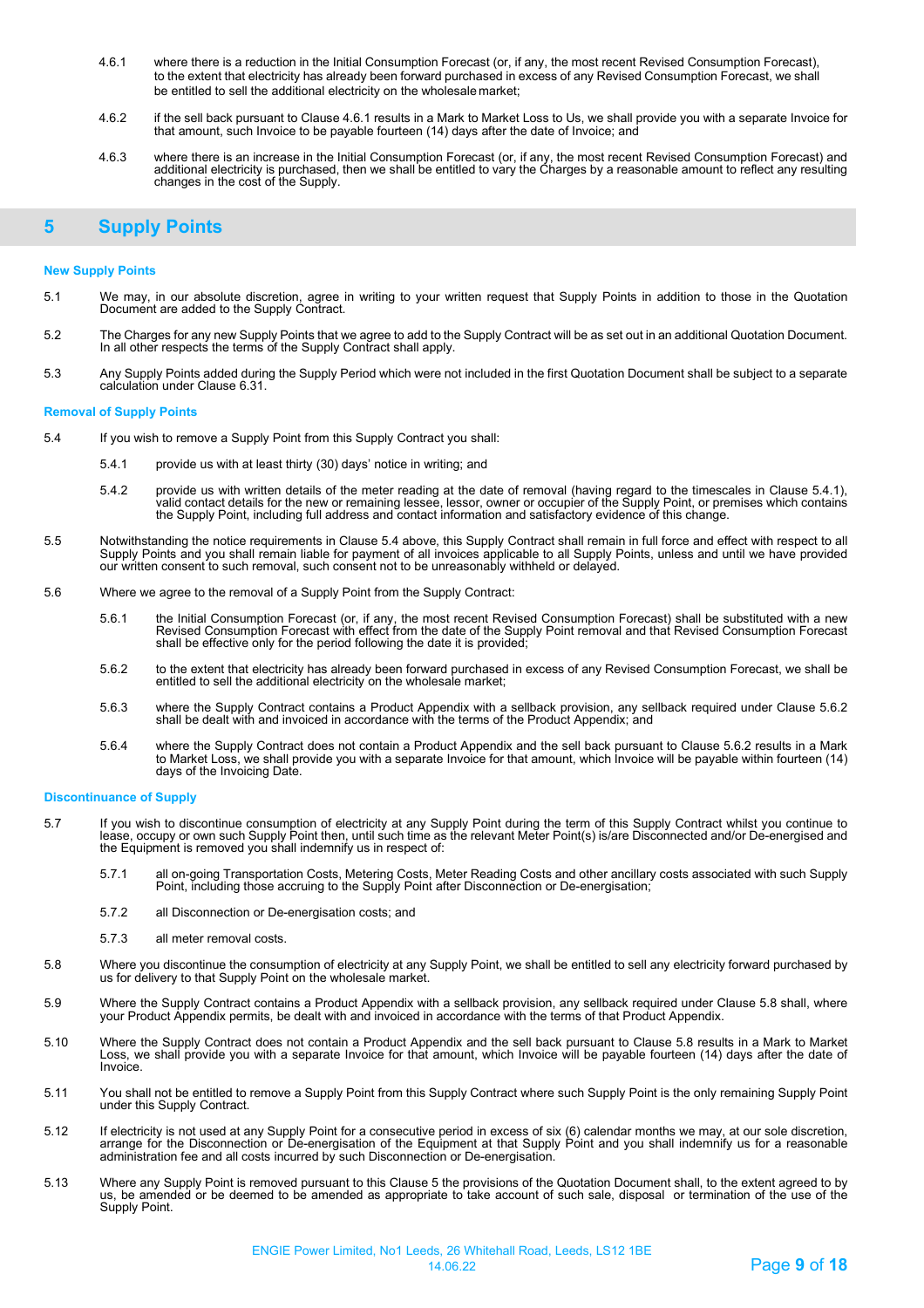#### **Moving Location**

- 5.14 If you are moving from the property serviced by the Supply Points, please provide accurate readings to us at least two (2) Working Days before the day you move. Please note that you shall continue to be liable for Charges payable under this Supply Contract until responsibility for them is assumed by a new owner or occupier of the said property (whose details you should provide to us), or Supply is permanently Disconnected by us or the DNO. Furthermore, if we have reasonable grounds for believing that you are seeking to effect a change of tenancy/occupancy to a Related Entity, we may at our sole discretion not bring the Supply Contract to an end, in which case we will write to advise you.
- 5.15 Please provide us with a final Meter Point reading on or around the day that you move out in accordance with clause 5.14.

#### **Domestic Sites**

- 5.16 You acknowledge and accept that:-
	- 5.16.1 we will not accept the addition of a Domestic Site to the Supply Contract under Clause 5.1; and
	- 5.16.2 we will not accept the removal of a Supply Point from the Supply Contract under Clause 5.4 if the site would thereafter be for domestic use and/or if the new owner, occupier or lessee would be a Domestic Site; and
	- 5.16.3 we will not accept any change to the use and/or ownership of any Supply Point included in the Supply Contract to a Domestic Site; and
	- 5.16.4 in the case of Clause 5.16.2 and 5.16.3 you will remain liable for the Charges and all and any other costs associated with that Supply Point as if it were and remained in your commercial and/ or industrial use and ownership.

#### **Micro Business Consumer**

- 5.17 We have taken reasonable steps to identify whether your business is a Micro Business Consumer on the Signature Date based on the information you have provided to us.
- 5.18 If during the Supply Period, your business changes such that you become a Micro Business Consumer or you hold any information which we may deem relevant for the purposes of determining whether you are a Micro Business Consumer, you shall notify us immediately.

## **6 Charges and Payment**

- 6.1 In consideration of the Supply in accordance with this Supply Contract you shall pay us all Charges detailed in the Invoices without set off, deduction or counterclaim using the Payment Method and by the Payment Date. For the avoidance of doubt, where it is necessary to credit and reissue an Invoice for any reason, the payment term attributable to the original Invoice shall be applied to the re-issued Invoice, which could mean, in practice, a requirement for immediate settlement by you.
- 6.2 We may at any time without notice, set off any of your liabilities to (i) any of our Associated Companies against any liability of us to you, whether such liability is present or future, liquidated or unliquidated and whether or not either liability exists under this Supply Contract, or<br>(ii) Us in relation to any outstanding sum due by You pursuant to the terms from You either under this Supply Contract, or another contract between You and Us or You and an Associated Company. Any exercise by us of our rights under this Clause 6.2 shall not limit or affect any other rights or remedies available to us under this Supply Contract or otherwise.
- 6.3 We shall be entitled to charge you an administration fee in respect of each Invoice if payment is not made by the Payment Method, including for the avoidance of doubt, where you make payment by credit card.
- 6.4 We shall use our reasonable endeavours to send you a Consumption Invoice by the Invoicing Date. In the event that a Consumption Invoice is not posted to you or sent to you by other customary means by the Invoicing Date, the Payment Date will be extended by the<br>number of days such Invoice is posted or sent late. Any queries regarding your Invoice sh Invoice.
- 6.5 We may (both before and after judgment) charge you interest at 4% above the Bank of England's base lending rate from time to time, compounded daily, on any overdue amount. In addition, we shall be entitled to charge you administration fees and costs we incur in pursuing you in relation to overdue sums. Furthermore, where we initiate Disconnection due to non-payment on your part, we shall be entitled to charge you our reasonable costs incurred in connection therewith, and in the event of continued non-payment we may apply our Default Contract Rate as published on the Website, for the Supply Period.
- 6.6 Where you have paid three (3) or more Invoices late during the Supply Period then we shall be entitled to invoice you in advance for the last month of consumption of the Supply Period based on our estimate of consumption. Furthermore, and without prejudice to any other<br>remedies available to us hereunder, if the circumstances set out in clause 10.6.3 apply, effect any extended payment terms agreed with you by Side Letter or otherwise, by serving written notice on you,
- 6.7 We reserve the right to charge you an administration fee for each copy Invoice you request.
- 6.8 Should you wish a purchase order number to be added to an Invoice, you must notify us by email to the email address detailed in Clause 11.10 no later than thirty (30) days ahead of the Invoice Date, failing which no purchase order number will be added to that Invoice. We<br>shall be entitled to charge you an administration fee for the addition of a purchase
- 6.9 If any overdue amount is the subject of a bona fide dispute, then you shall still pay any undisputed portion of an Invoice by the Payment **Date**
- 6.10 We will use reasonable endeavours to invoice you for your consumption using validated Consumption Data. However, where we receive<br>non-validated, incomplete or, in our reasonable opinion, inaccurate Consumption Data we our estimate of consumption. We will be entitled but not obliged to issue Reconciliation Invoices at any time after receipt of validated Consumption Data, whether during or after the end of the Supply Period. For the avoidance of doubt, this Clause 6.10 survives termination of the Supply Contract.
- 6.11 If at any time during or after the Supply Period, one or more elements of the Charges are found to have been incorrectly calculated or wrongly omitted or included in any Invoice, then we shall be entitled but not obli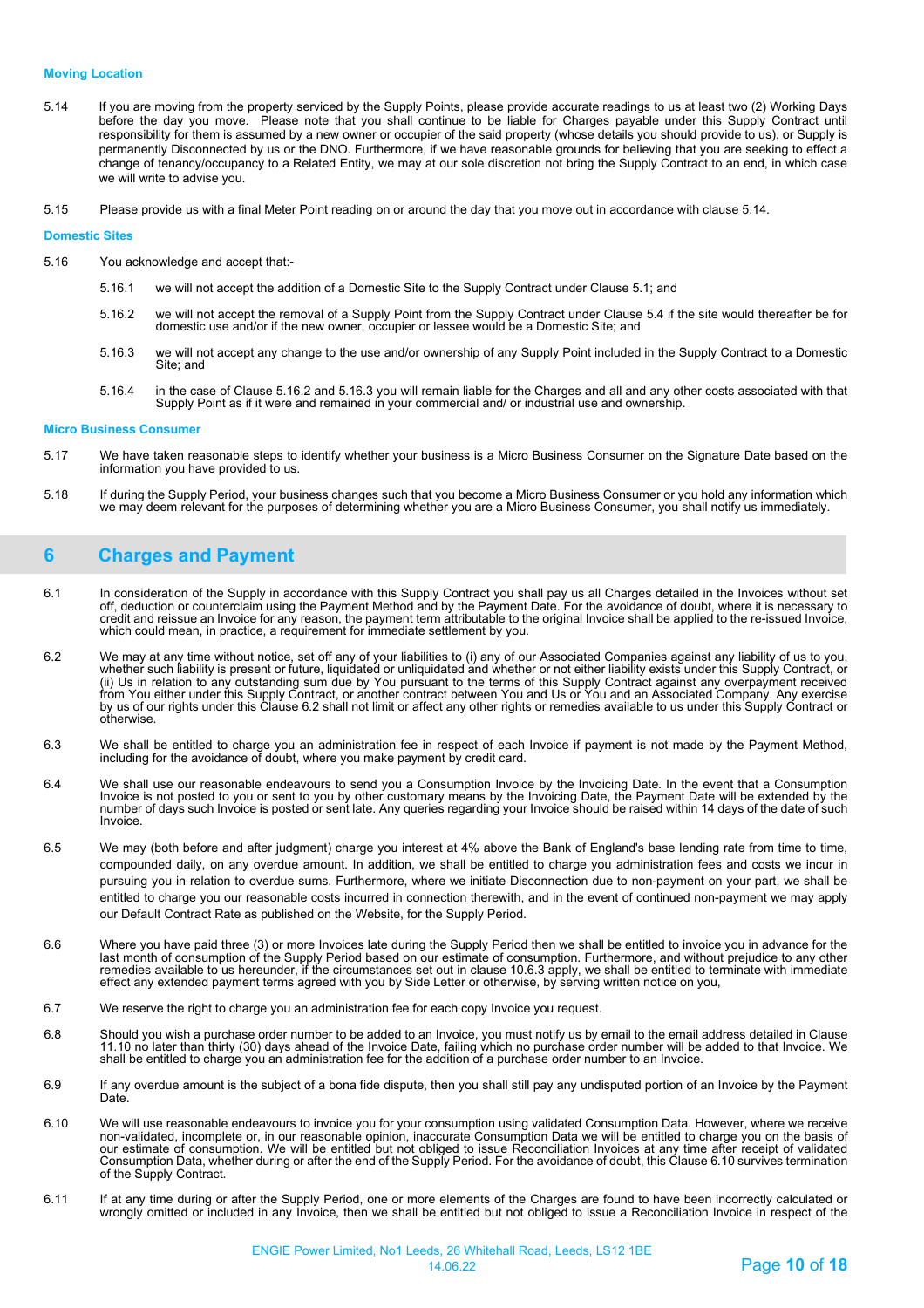same. For the avoidance of doubt, this Clause 6.11 survives termination of the Supply Contract.

- 6.12 In addition to the provisions of Clause 6.11, we are entitled but not obliged to issue Reconciliation Invoices during or after the Supply Period in respect of any or all elements of the Charges which are set out as "Pass-Through" in the Quotation Document. For Supply Periods greater than twelve (12) months, we will usually issue Reconciliation Invoices annually, but may do so more or less frequently.
- 6.13 You are entitled to request a Reconciliation Invoice of the Charges provided that:
	- 6.13.1 there have been no previous Reconciliation Invoices issued in respect of that element of the Charges for the period in question within the last twelve (12) months; and
	- 6.13.2 such request is received within twelve (12) months of (a) the Termination Date; or (b) the date of the last Invoice; or (c) our receipt of fully validated Consumption Data, whichever is the later.

For the avoidance of doubt, this Clause 6.13 shall survive termination of the Supply Contract.

- 6.14 We shall be entitled to vary any component of the Charges by a reasonable and proportionate amount, at any time during the Supply<br>Period, so as to minimise the amount of any Reconciliation Invoices. At your request why the Charges have been varied and to support our substitute Charges.
- 6.15 If over the whole of the Supply Period, the total invoiced consumption is outside the Consumption Threshold, we may recover additional Transportation Costs incurred even if Transportation Costs are expressed as being either "Included in the Unit Rate" or "Fixed" in the Quotation Document.
- 6.16 If you have opted for a flexible commodity purchasing supply arrangement, the Commodity Charges will be calculated in accordance with the terms of your Product Appendix.
- 6.17 If Transmission Network Use of System Charges ("TNUoS Charges") and/or the Capacity Market Charges, are specified as "Pass-<br>Through" in the Quotation Document, payment will be in equal staged payments up to and incl in respect of the TNUoS Charges and/or Capacity Market Charges incurred.
- 6.18 Where Balancing Services Use of System Charges (**"BSUoS Charges"**) are specified as "Pass-Through" in the Quotation Document, they shall be charged on the basis of this Clause. BSUoS Charges will be invoiced based on our latest estimate of such charges.<br>Settlement Final BSUoS Charges are published by the TNO 16 Working Days following the relevant will issue a Reconciliation Invoice to you one (1) calendar month in arrears. We are entitled, but not obliged, to issue further Reconciliation Invoices in respect of the BSUoSharges, up to and including the Reconciliation Final publication by the TNO.
- 6.19 Where the Renewables Obligation is specified as "Pass-Through" in the Quotation Document, it will be charged to and recovered from you on the basis of this Clause:-
	- 6.19.1 where the Renewables Obligation is included in the Unit Rate, it will be determined by us and a Charge made to you based on our forecast of the Renewables Obligation Level and Buy-Out Price for each obligation period within the Supply Period. Where required an adjustment will be made by us and applied in the relevant Invoices to reflect the difference between our forecast of<br>the Renewables Obligation Level and the actual Renewables Obligation Level and/or our forecas actual Buy-Out Price for an obligation period within the Supply Period ; or
	- 6.19.2 where the Renewables Obligation is not included in the Unit Rate, a Charge to you will be added to each Invoice to reflect the actual Renewables Obligation Level and Buy-Out Price for the relevant obligation period
- 6.20 Where CFD FIT charge is specified as "Pass-Through" in the Quotation Document, it will be charged to and recovered from you on each<br>Invoice based on our forecast of the estimated impact of the implementation and exist Supply. We shall be entitled to issue you with a Reconciliation Invoice (which will normally be on a quarterly basis in arrears) where there is a discrepancy between the amount we have charged you in respect of the CFD FIT scheme over that Reconciliation Period and the amount that, after our reconciliation, we have calculated as being reflective of the charges due under the CFD FIT scheme in respect of your Supply. We shall be entitled, but not obliged, to issue further Reconciliation Invoices in respect of the CFD FiT Charge, if volumes and therefore the industry costs of the CfD FiT scheme continue to evolve with the industry settlement runs.
- 6.21 Prior to the Start Date, you must inform us of your classification in respect of the Climate Change Levy, specifically if any exemptions<br>apply. If you do not, we will apply the Climate Change Levy in full. If your you must notify us in writing within 30 days of becoming aware of such change failing which, we will apply the Climate Change Levy in full.
- 6.22 Where Meter Rental is specified as "Pass-Through" in the Quotation Document, and where no direct contracts exist between you and a<br>meter service provider, it will be charged at the prevailing weighted average rate i to you by us, acting reasonably, In addition to the Metering Rental, you shall be liable to pay any costs incurred by us where any Equipment not in situ at the Signature Date is fitted at a Supply Point during the Supply Period, including any installation and rental charges.
- 6.23 Where Feed in Tariff (FiT) charge is specified as "Pass-Through" in the Quotation Document, it will be charged to and recovered from you on each Invoice based on our forecast of the estimated impact of the implementation and existence of the FiT Scheme in respect of your Supply. We shall be entitled to issue you with a Reconciliation Invoice (which will normally be on a quarterly basis in arrears), where there is a discrepancy between the amount we have charged you in respect of the FiT Scheme over that Reconciliation Period and the amount<br>that, after our reconciliation, we have calculated as being reflective of the FiT charges Supply. We are entitled, but not obliged, to issue further Reconciliation Invoices in respect of the FiTCharges, in line with OFGEM's annual reconciliation process.
- 6.24 Where Assistance for Areas with High Distribution Costs (AAHEDC) is specified as "Pass-Through" in the Quotation Document, it will<br>initially be invoiced to you based on our forecast of charges under this scheme. Onc reconcile any previously invoiced month, and invoice the TNO rate for the remainder of the relevant charging year (April – March).
- 6.25 Where Distribution Use of System Charges (DUoS) charge is specified as "Pass-Through" in the Quotation Document, it will be invoiced to you in accordance with the charging statements of the respective Distribution Network Operators or Independent Distribution Network Operators.
- 6.26 Transportation Costs are still payable by you for any Meter Points which remain energised even if they are not consuming electricity and regardless of whether the relevant costs are referred to as "included in the Unit Rate", "Fixed" or "Pass-Through" in the Quotation<br>Document. Metering Costs and Meter Reading Costs are still payable by you for any meters w Quotation Document.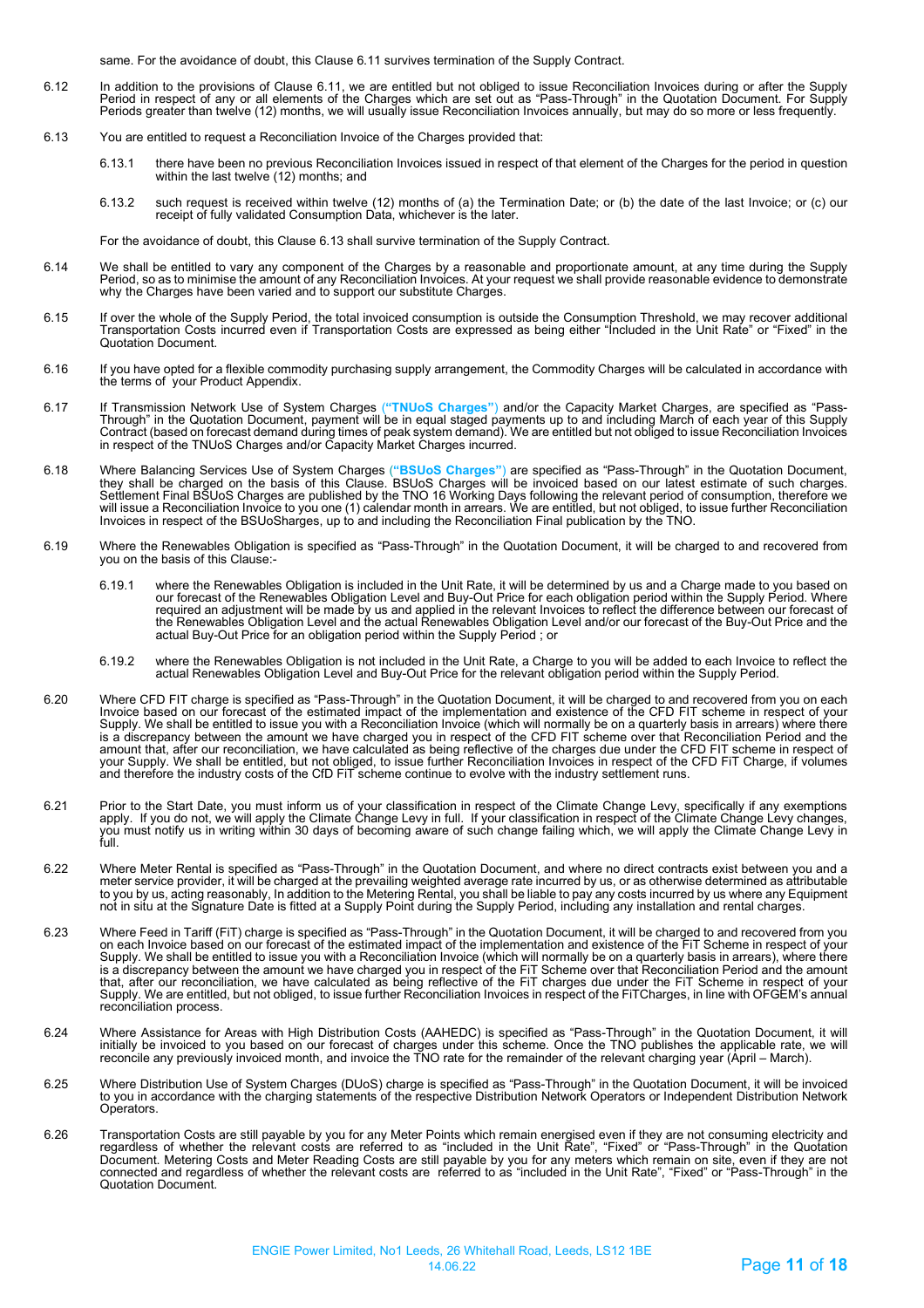- 6.27A If at any time from the signature of contract, you are classified within the Energy Intensive Industries and become exempt (whether in part or in full) from payment of charges associated with the Renewables Obligation FiT and CFD FIT scheme:
	- 6.27A.1 the Parties shall act in good faith to renegotiate the Charges; and
	- 6.27A.2 we shall be entitled to recover from you our reasonable costs and losses arising from any change in your classification as an EII.
	- 6.27A.3 if at any time during the Supply Contract, you are subsequently re-classified as not falling within the Energy Intensive Industries, you shall once again be liable for payment of charges associated with Renewable Obligation, FiT and CFD FIT scheme and we shall be entitled to pass on all relevant charges to you. We shall be entitled to issue you with a Reconciliation Invoice in connection with such charges.
- 6.27B Where the Parties are unable to reach agreement under clause 6.27A.1, either Party shall be entitled to terminate the Supply Contract by providing thirty (30) days written notice to the other.
- 6.27C Upon termination in accordance with 6.27B, clauses 9.5 to 9.7 shall apply as though termination in accordance with clause 6.27B were termination for force majeure in accordance with clause 9.4.
- 6.28 We shall be entitled to recover from you and you shall indemnify us in respect of a proportionate amount of any additional costs, charges, expenses or liabilities (collectively for the purposes of this clause, the **"Costs"**) which are incurred by us in supplying the electricity or are levied against us including (without limitation), where such Costs arise in the following circumstances:
	- 6.28.1 from the imposition, or variation in the rate, of any energy-related tax, levy or duty;
	- 6.28.2 as a direct or indirect result of (a) any imposition, revision, variation, amendment or change in interpretation, of any statute,<br>statutory instrument, regulation, law, directive (**"Legislation**") or the Industry Ag by the Authority or any other relevant regulatory body;
	- 6.28.3 arising from compliance with the Renewables Obligation including Costs levied upon us in respect of defaults of other suppliers in making payments to the Buy-Out Fund;
	- 6.28.4 as a result of, us fulfilling our or your obligations, or your failure to comply with your obligations, under any of the Industry Agreements in relation to safety issues or investigations in connection with any of the Supply Points;
	- 6.28.5 where amounts are payable by us to any Service Provider, whether appointed by you or by us on your behalf;
	- 6.28.6 where charges we incur change or arise due to changes in the Measurement Class, as defined in the Industry Agreements;
	- 6.28.7 where you exceed the Maximum Supply Capacity;
	- 6.28.8 where the Meter Points are Half-Hourly, changes occur in the Transmission Loss Factor mechanism, as defined in the Industry Agreements;
	- 6.28.9 where the Meter Points are Non-Half Hourly, the cost of installing mandatory Half Hourly meters at any of the Supply Points;
	- 6.28.10 changes to any of your MPAN details;
	- 6.28.11 as a result of inaccurate metering equipment including programming, or due to default by the Service Provider;
	- 6.28.12 relevant Elexon charges in accordance with the Industry Agreements;
	- 6.28.13 the introduction of Feed in Tariffs (or any similar mechanism of whatever name or description); and
	- 6.28.14 where we incur charges from Service Providers in relation to removal, discontinuance or transfer of the Equipment;
	- 6.28.15 where we incur costs or loss as a consequence of error or omission by DNO or TNO and we are not able to recover such costs or loss from the DNO or TNO;
	- 6.28.16 pursuant to the terms of our Licence, including, Costs incurred in connection with the scheme to assist areas with high electricity distribution costs.
- 6.29 You recognise and agree that we shall not be required to obtain your consent to any change in Measurement Class or to the status of any Meter Points.

#### **Consumption Tolerance**

- 6.30 For the purposes of Clauses 6.30, 6.31 and 6.32 the following expressions shall have the following meanings:-
	- 6.30.1 Consolidated Consumption Forecast means the Initial Consumption Forecast as replaced by any and all Revised Consumption Forecasts pursuant to Clauses 4 and 5;
	- 6.30.2 Consumption Threshold means the minimum and maximum percentage levels applicable to the Consumption Tolerance Forecast set out in the Quotation Document;
	- 6.30.3 Consumption Tolerance Forecast means the Consolidated Consumption Forecast apportioned monthly excluding, for the avoidance of doubt, the impact of any Supply Points added or removed during the Period;
	- 6.30.4 Invoiced Consumption means the volume of electricity invoiced in each Invoicing Period;
	- 6.30.5 Market Price means the unweighted arithmetic average of half hourly APX Power UK reference prices (as defined at www.apxendex.com or any successor index) during the Invoicing Period;
	- 6.30.6 Minimum Consumption Threshold and Maximum Consumption Threshold shall mean respectively the minimum and maximum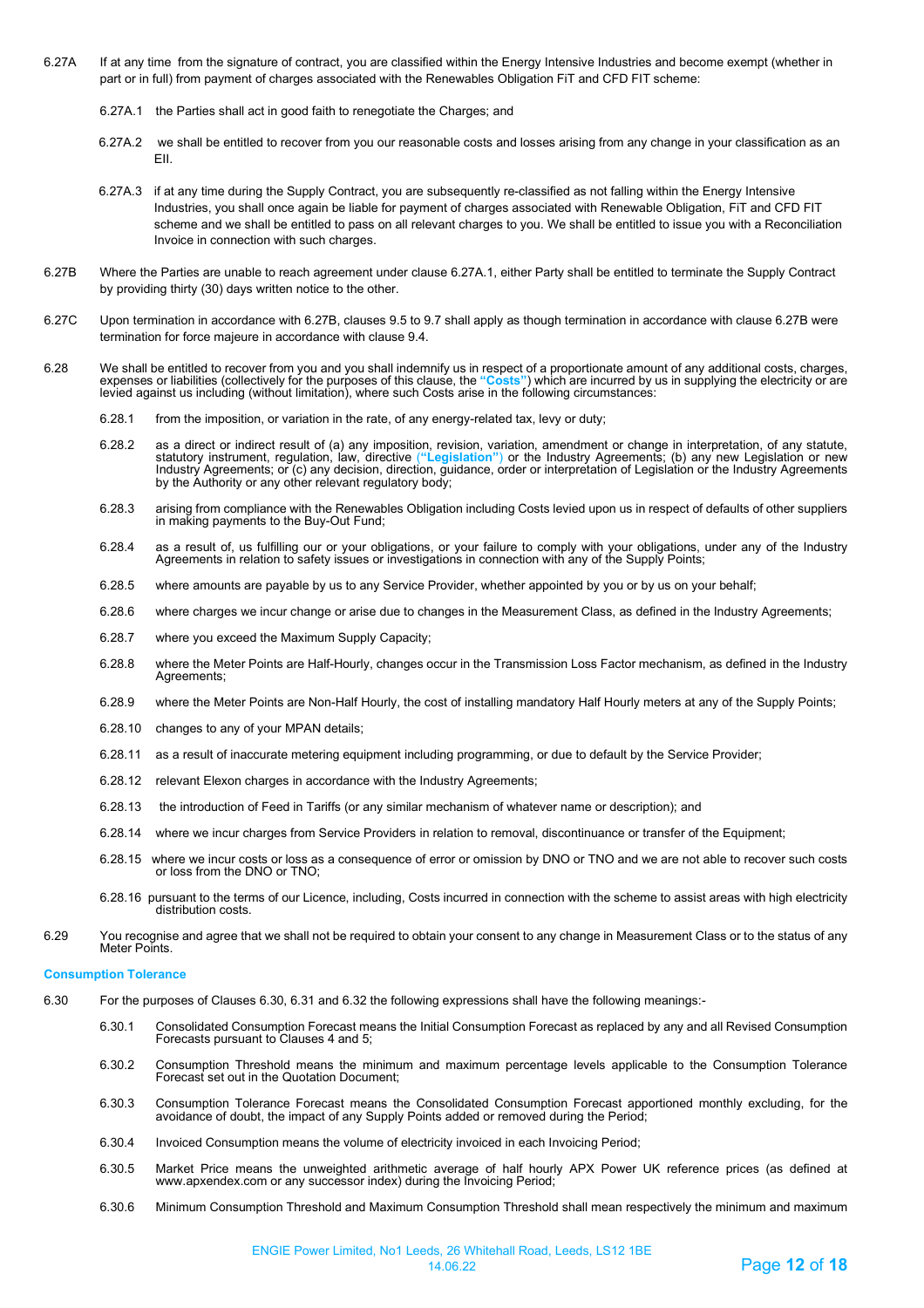volumes of electricity calculated as percentages of the Consolidated Consumption Forecast in accordance with the Consumption Threshold; and

- 6.30.7 Reference Price means the "baseload" wholesale market price that was used by us for the calculation of the Charges.
- 6.31 At the end of the Supply Period or, for Supply Contracts for longer than twelve (12) months, on an annual basis, we will be entitled but<br>Inot obliged to compare Invoiced Consumption against the Consumption Tolerance F Invoiced Consumption is outside the Consumption Threshold (calculated to three (3) decimal places), we shall be entitled to recover the additional costs of Supply calculated by reference to differences in volume and price as follows for each month:
	- 6.31.1 where the monthly Invoiced Consumption is less than the apportioned monthly Minimum Consumption Threshold, the additional Costs of Supply shall be calculated as follows:-

(Invoiced Consumption – Minimum Consumption Threshold) x (Market Price – Reference Price) = the additional costs of Supply payable by you;

6.31.2 where the monthly Invoice Consumption exceeds the apportioned monthly Maximum Consumption Threshold, the additional Costs of Supply shall be calculated as follows:-

(Invoiced Consumption – Maximum Consumption Threshold) x (Market Price – Reference Price) = the additional costs of Supply payable by you.

6.32 You agree that the additional costs of Supply calculated with reference to the Consumption Tolerance calculation set out above is a genuine pre-estimate of the loss we are likely to suffer in circumstances where your consumption is outside of the Consumption Threshold.

## **7 Meters and Equipment**

#### **Ownership of Equipment**

- 7.1 Unless otherwise agreed with you in writing, or provided for in the Supply Contract, we do not own and are not responsible for the installation, operation, maintenance, renewal, De-Energisation, Disconnection or removal of any Equipment at your Supply Points.
- 7.2 Equipment may be installed up to the Meter Point, which shall remain the property of the DNO and/or the TNO or the Service Provider.

#### **Maintenance of Equipment**

- 7.3 You shall ensure that there is a contract in place between you and appropriate Service Provider for each Supply point and where no contract is in place then we shall be entitled to appoint an alternative Service Provider and recover from you all costs and expenses incurred by us as a result of doing so.
- 7.4 You shall be responsible for maintaining the Equipment and shall ensure that throughout the Supply Period the Equipment:
	- 7.4.1 meets all the appropriate standards and relevant certification requirements;
	- 7.4.2 is kept safe and secure, including from weather damage and third party interference; and
	- 7.4.3 is maintained in proper order to enable the Equipment to register the quantity of Electricity supplied to each Supply Point.
- 7.5 We shall not be responsible for checking the suitability of Equipment. You will pay for any work deemed necessary and undertaken by us to ensure that the Equipment is appropriate and meets the appropriate standards.
- 7.6 You shall report any failure or suspected failure of the Supply or Equipment to us and the DNO's and/or the TNO's emergency service, as appropriate.
- 7.7 You shall pay agreed contributions towards the installation, maintenance, inspection, operation and renewal of all or part of the Equipment<br>belonging to the DNO and/or the TNO or Service Provider without bein
- 7.8 We shall, at your cost, make any necessary arrangements with the DNO and/or the TNO or Service Provider for the installation, operation, maintenance, meter reading, renewal, De-Energisation, Disconnection or removal of the Equipment.
- 7.9 We shall use our reasonable endeavours to make arrangements for the reading of your Meter Point in accordance with the reading cycles.
- 7.10 Subject only to Clauses 4.1.1 and 4.1.2, the register of a Meter Point shall be conclusive evidence of the quantity of electricity supplied through that Meter Point.
- 7.11 Where the Meter Points are Non-Half Hourly, the product structures (e.g. day/night) referred to in the Quotation Document are based on<br>the MPAN details provided, and are hence offered subject to the appropriate meteri basis as the Charges contained in the Quotation Document.

#### **Examination and Removal of Equipment**

- 7.12 We are entitled to require that Equipment be removed, repaired or replaced where we consider it to be damaged, incorrectly recording data, past its certification date or incorrect for the product structure and you shall notify us immediately where you become aware of or suspect any such circumstances.
- 7.13 If, in accordance with the relevant provisions of the Electricity Act, either Party requires a meter examiner to examine any Meter Point provided for the purposes of ascertaining the quantity of electricity supplied under this Supply Contract, then where the Equipment is found to register inaccurately to a degree exceeding that permitted by regulations under the said provision;
	- 7.13.1 the Meter Point shall be assumed to have registered inaccurately to the degrees so found since the penultimate date on which (otherwise than in connection with the examination) the Meter Point was read or some other date as determined for this purpose under the relevant regulations except in a case where it is proved to have begun to register inaccurately as described on some later date; and
	- 7.13.2 the amount of allowance to be made to, or the surcharge to be made on you as a result of the inaccurate registration shall be paid to or by you within fifteen (15) days of notification of the adjustment.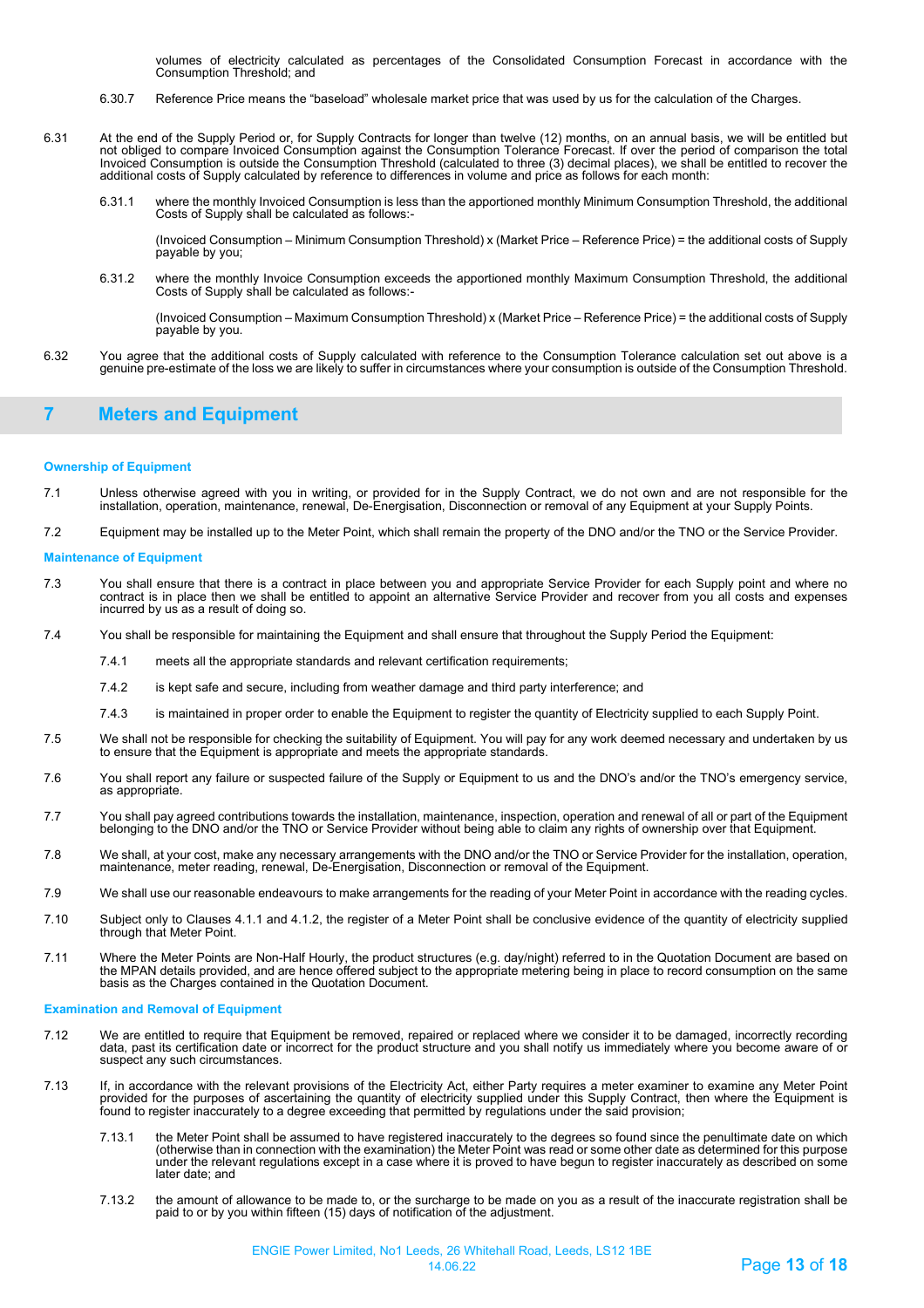7.14 If a Meter Point is installed, removed for examination, maintained, inspected or renewed, any expenses we incur in removing, examining and re-installing the Equipment or substituting Equipment, shall be paid by you upon receipt of Invoice.

7.15 We shall give to you reasonable notice (except in the case of emergencies when notice will not be required) and you shall allow us to exercise the Access Rights without charge, for the purposes of installation, maintenance, operation, meter reading, inspection or renewal of the Equipment or for the purposes of De-energising or Disconnecting the Supply to the Supply Point where, in our or the DNO's and/or the TNO's reasonable opinion, it is necessary to do so for the purpose of averting danger of damage to life and/or property.

#### **Service Providers**

- 7.16 You shall comply with and act in accordance with best industry practice in relation to the appointment of Service Providers.
- 7.17 Where you wish to use a Service Provider other than those which we recommend, then you shall notify us of any such preferred Service Provider(s) which you wish to use and you shall indemnify us in respect of all costs which arise from your choice of Service Provider.
- 7.18 You shall ensure that there is a contract between you and appropriate Service Providers for each Supply Point and where no such contract is in place then we shall be entitled to appoint an alternative Service Provider and recover all costs and expenses incurred by us as a result of doing so.

#### **SMART Meters**

- 7.19 We shall have the right to remove meters and replace them with a Smart Meter. Any charges (including the expenses we incur in removing and re-installing the equipment, and, if applicable boosting the communications signal required for effective operation), shall be paid by you upon receipt of invoice, We (and relevant Service Providers) shall be entitled to exercise Access Rights without charge for the purpose of removal and installation of a Smart Meter.
- 7.20 You shall be responsible for any costs of maintaining the Smart Meter and shall not damage or interfere with the Smart Meter, including<br>blocking or interfering with the communication signal to and from the Smart Met termination costs, shall be paid by you upon receipt of invoice.
- 7.21 If we intend to install a Smart Meter to measure the Supply and you wish to refuse such installation, you must tell us in writing. You can<br>do this by contacting our customer services by e-mail at <u>customer.service@e</u> services team or your designated account manager, if applicable.

## **8 Liability**

- 8.1 Subject to the terms of Clause 8.3, the liability of either Party to the other in connection with this Supply Contract shall not exceed £1,000,000 (one million pounds) per incident or series of related incidents.
- 8.2 Subject to the terms of Clause 8.3, and unless otherwise expressly provided for elsewhere in the Supply Contract, neither Party will be liable to the other for:
	- 8.2.1 Economic Loss;
	- 8.2.2 any indirect or consequential loss;
	- 8.2.3 loss resulting from the liability of either Party to any other person; or
	- 8.2.4 any action, inaction or default by the DNO, TNO or a Service Provider, including the DNO or TNO De-energising any Supply Point.
- 8.3 Nothing in this Supply Contract shall exclude or limit the liability of either Party to the other for:
	- 8.3.1 death or personal injury resulting from negligence;
	- 8.3.2 any obligation owed by either Party under the Acts to the extent only that the Acts expressly prevent any limitation of liability for failure to perform that obligation;
	- 8.3.3 any obligation to pay monies due under this Supply Contract or under any liability arising from any indemnity contained in this Supply Contract including for the avoidance of doubt and without limitation, any Mark to Market Loss or Mark to Market Gain; or
	- 8.3.4 its fraud, or fraudulent misrepresentation, misstatement, act or omission.
- 8.4 You acknowledge and agree that, where applicable to any elements of the Charges, the prevailing time limits in the relevant Industry Agreements shall apply to any claim you make from us and any consequential liability on our part to you in respect of any reconciliations<br>for industry or other charges previously levied by us on you and whether as a charge refund in respect of any charges from the DNO or TNO. Subject to Clause 8.3, nothing in this Clause 8 shall operate to restrict this position.
- 8.5 We shall pay to you any monies we receive from the DNO and/or the TNO which are specifically paid to us by the DNO and/or the TNO for the purpose of refunding you pursuant to the terms of the Industry Agreements.
- 8.6 Where any of the Industry Agreements require the DNO and/or the TNO and/or us to do anything which may affect the Supply to the Supply Points, neither we nor the DNO and/or the TNO shall have any liability for any loss or damage suffered by you for complying with that requirement.

## **9 Force Majeure**

9.1 Neither Party shall be liable to the other for delays or failures to fulfil all or a material part of its obligations under this Supply Contract if they are directly due to Force Majeure and provided that the Party seeking to claim that a Force Majeure has occurred shall notify the other Party within twenty four (24) hours of the Force Majeure occurring such notification to include its nature, expected duration, the<br>measures they are taking to remedy and/or mitigate the effects and when its effect ce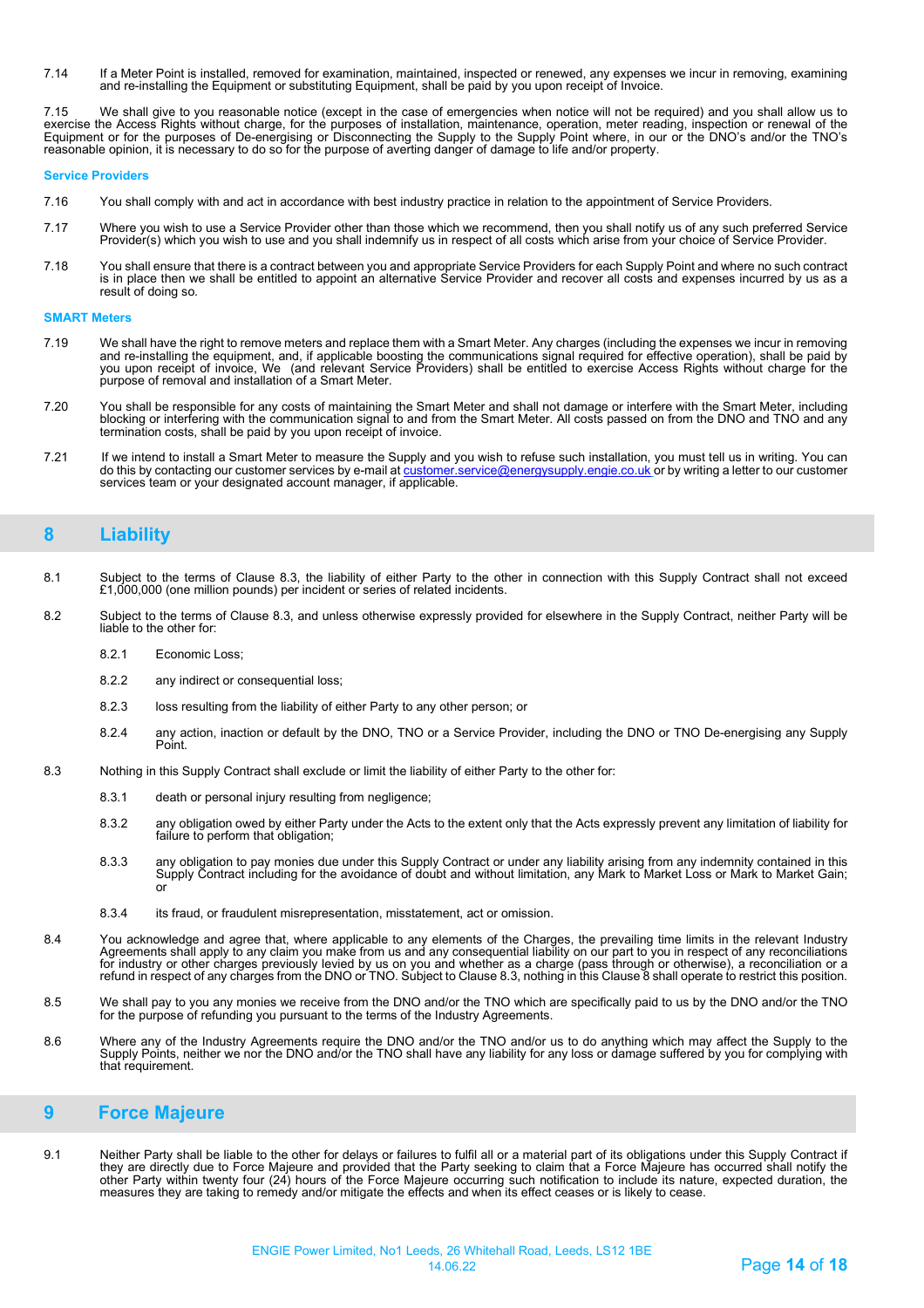- 9.2 Force Majeure shall not relieve any Party from its obligations to indemnify or make payment under this Supply Contract.
- 9.3 During the continuance of a Force Majeure:
	- 9.3.1 you may obtain temporary supplies of electricity from an alternative source or supplier; and
	- 9.3.2 we shall not charge you for the Commodity Charges in respect of that period; and
	- 9.3.3 we shall be entitled to recover all costs from you which are levied on us by a third party in relation to your Supply, including for the avoidance of doubt Transportation Costs, Meter Reading Costs and Metering Costs arising in respect of that period.
- 9.4 Where an event of Force Majeure subsists for a period exceeding thirty (30) days then either Party shall have the right to terminate the Supply Contract immediately on the provision of written notice to the other.
- 9.5 Upon termination in accordance with Clause 9.4, we shall be entitled to sell back any undelivered electricity and invoice or credit you respectively for any Mark to Market Loss or Mark to Market Gain arising.
- 9.6 The Mark to Market Loss or Mark to Market Gain shall be included in the final Invoice and paid by the paying Party to the other within fourteen (14) days of the trading position being settled in the market for the relevant period.
- 9.7 The Party claiming to be affected by Force Majeure shall use all reasonable measures to mitigate and/or remedy the effects of the Force Majeure as soon as possible.

## **10 Suspension, Termination and Breach**

#### **Suspension**

- 10.1 Your Supply may be interrupted or disrupted by the DNO and/or TNO.
- 10.2 You shall notify us of the content of any directions received from the DNO and/or the TNO requiring you to reduce or cease electricity consumption.
- 10.3 In the event that the circumstances set out in Clauses 10.1 and/or 10.2 apply, and/or you fail to comply with Clause 10.2 you shall indemnify us in respect of all costs, losses or expenses incurred by us as a result.
- 10.4 We shall not be liable to you for any loss or damage arising from:
	- 10.4.1 any Disconnection, De-energisation, discontinuance or restriction of the Supply by (a) us acting in accordance with Clause 10.2, unless this Disconnection, De-energisation, discontinuance or restriction is unlawful, or (b) the DNO and/or the TNO; or
	- 10.4.2 any action taken by you in consequence of any direction given or request made by us or the DNO and/or the TNO.

#### **Your right to Terminate for our breach**

- 10.5 You may terminate this Supply Contract upon written notice to us where:
	- 10.5.1 we are in material breach of any of our obligations under this Supply Contract, and such breach has a material adverse impact on your business and within fourteen (14) days following receipt of written notice from you of such breach we have not remedied the breach; or
	- 10.5.2 we become Insolvent (as such term is defined in Section 123 of the Insolvency Act 1986) or a receiver, administrator, administrative receiver or liquidator is, or applies to be, appointed over any of our assets or we enter into any arrangement with our creditors.

Following termination under this clause 10.5, we will sell all forward purchased electricity on the wholesale market and invoice or credit you respectively for any Mark to Market Loss or Mark to Market Gain arising as a result of such sell back. Such Mark to Market Loss or Mark to Market Gain shall be included in a final Invoice and paid by the paying Party to the other within fourteen (14) days of the trading position being settled in the market.

#### **Our right to terminate for your breach**

- 10.6 You shall be in breach of this Supply Contract and we shall be entitled to all or any combination of the remedies set out in Clause 10.7, at our absolute discretion, in the following circumstances:
	- 10.6.1 Notwithstanding the specific circumstances set out below, if you are in repeated or material breach of any of your obligations under this Supply Contract (which shall include non-payment of a material sum of money) and within fourteen (14) days of being<br>given notice in writing from us of such breach you have not remedied the breach;
	- 10.6.2 you default in paying amounts due to us by the Payment Date three (3) times in any twelve (12) month period;
	- 10.6.3 if the credit insurance policy, Security Deposit, or other form of credit support obtained on or before the Start Date, or put in place at any time during the Supply Period is withdrawn, reduced, amended, shortened, the terms are breached, or conditions which are unacceptable to us are applied, or if the credit standing, rating or scoring given to you by our credit insurer or such other credit reference agency we use from time to time to assess your creditworthiness is withdrawn, reduced, shortened or falls below a level which is acceptable to us or if there is any change in your ownership (whether direct or indirect) from that at the Signature Date which we consider, in our sole discretion, adversely affects your creditworthiness or standing;
	- 10.6.4 if we have been unable to register any Supply Point within forty (40) Working Days of the Start Date caused by you providing incorrect data;
	- 10.6.5 you become unable to pay your debts (as such term is defined in Section 123 of the Insolvency Act 1986) or a receiver, administrator, administrative receiver or liquidator is, or applies to be, appointed over any of your assets or you enter into any arrangement with your creditors, or where any such appointment or arrangement terminates or ceases;
	- 10.6.6 you unlawfully interfere with any Equipment or Meter Point; or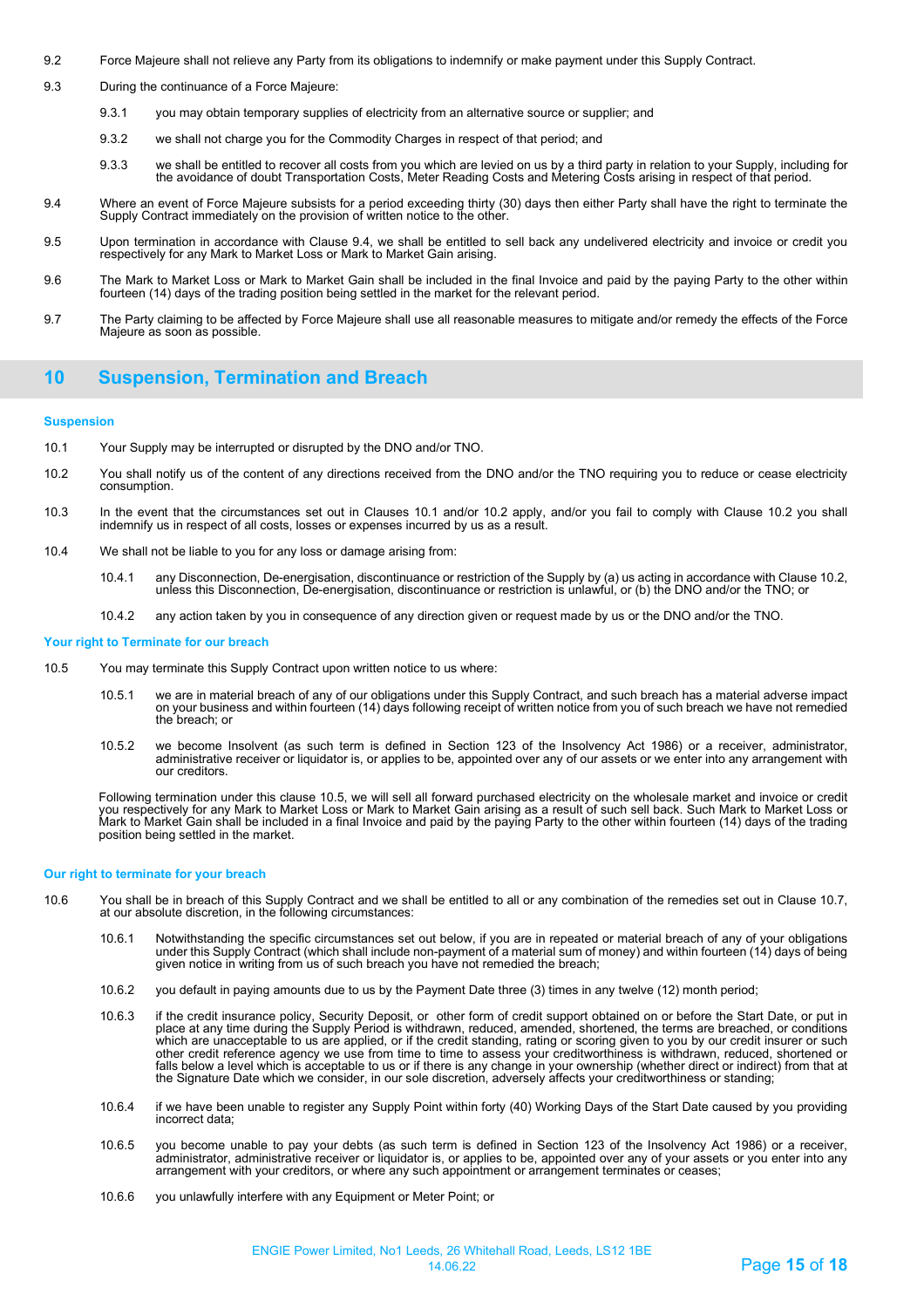10.6.7 the DNO and/or the TNO is entitled to and/or has already acted pursuant to powers under any of the Acts to discontinue the Supply to you at any of the Supply Points.

#### **Consequences of Breach**

- 10.7 Where you are in breach of the Supply Contract in accordance with any of the provisions of Clause 10.6 then we shall be entitled to all or any combination of the following remedies:
	- 10.7.1 terminate this Supply Contract for any or all of the Supply Points under the Supply Contract immediately on written notice to you;
	- 10.7.2 arrange for the Supply Points (or any one or combination of the Supply Points) to be Disconnected or De-energised immediately (and we shall be entitled to exercise Access Rights in doing so) and while any breach persists we shall be entitled to Disconnect or De-energise Supply Points on more than one occasion, together with being entitled to recover from you the costs incurred in such Disconnections or De-energisations;
	- 10.7.3 sell any electricity forward purchased for delivery to any or all of the Supply Points after the date of the breach on the wholesale market;
	- 10.7.4 recover from you and be indemnified by you for all costs and losses incurred as a result of such breach including any Mark to Market Loss;
	- 10.7.5 invoke the take or compensate mechanism set out in Clause 6.31 but on a monthly basis, so that such calculation is not over the whole of the Supply Period but is instead on the basis of monthly Invoiced Consumption outside the Consumption Threshold for both the period of the Supply Contract prior to the breach and thereafter on an on-going monthly basis;
	- 10.7.6 vary the Product Appendix so as to mitigate our risk, including by restricting your right to purchase forward until such time as any breach is remedied;
	- 10.7.7 increase our Charges by a reasonable and proportionate amount (which may include placing you on our Default Contract Rates). In determining any such increase we will give consideration to potential and other increased risks and/or costs to us that may arise as a result of your breach;
	- 10.7.8 invoice you on a weekly basis and the Invoicing Date shall automatically become the weekly anniversary of the date on which we issue a first Invoice to you and the Payment Date shall be automatically amended to the date seven (7) days after the Invoicing Date;
	- 10.7.9 invoice you in advance of your consumption, such invoice to be based on our reasonable estimate of your electricity consumption over a full month in advance of the start of the applicable consumption period to which that invoice relates. For the avoidance of doubt, we will then have the right to reconcile that Invoice to your actual consumption of electricity following that consumption period; and
	- 10.7.10 request a Security Deposit to be provided within ten (10) Working Days of such a request.
- 10.8 Where you fail to comply with Clause 4.1.5 you shall indemnify us in respect of all costs, losses or expenses incurred by us as a result of such breach.
- 10.9 The termination of this Supply Contract and/or the termination of the Supply to any Supply Point shall not affect any rights or obligations which may have accrued to either Party, the DNO and/or the TNO prior to the Termination Date.

#### **Removal of Authority to Supply**

- 10.10 In the following circumstances:
	- 10.10.1 any authorisation or consent granted pursuant to the provisions of the Acts or the Industry Agreements terminates, or is withdrawn, or is amended in a manner that materially affects our ability to perform our obligations; or
	- 10.10.2 any relevant Licence, permission or consent, which permits us to supply you with electricity, terminates or is revoked;
- 10.11 we shall be entitled at our discretion to:
	- 10.11.1 amend this Supply Contract to the extent possible and/or necessary to accommodate the change; or
	- 10.11.2 terminate the Supply Contract.
- 10.12 Following termination in the circumstances set out in Clauses 10.10 and 10.11;
	- 10.12.1 you shall use all reasonable endeavours to transfer your supply to an alternative Registered Supplier as soon as practicable; and
	- 10.12.2 we will be entitled to sell all forward purchased electricity on the wholesale market and invoice or credit you respectively for any Mark to Market Loss or Mark to Market Gain arising as a result of such sell back.
	- 10.12.3 The Mark to Market Loss or Mark to Market Gain detailed in Clause 10.12.2 shall be included in the final Invoice and paid by the paying Party to the other within fourteen (14) days of the trading position being settled in the market.

#### **Resumption of Supply**

10.13 Where a Supply Point has been Disconnected or De-energised, we will resume any Supply provided you pay us in advance for (i) all reconnection or re-energisation charges; and (ii) any other costs which we notify you will be reasonably incurred by us and all other conditions are met, and (iii) all outstanding sums are paid to us in full.

### **11 General Terms**

- 11.1 We may keep a record of e-mails and any messages you or we send and record telephone conversations.
- 11.2 The Parties shall not, at any time during or after the Supply Period, divulge to any person other than any of its or their respective (i)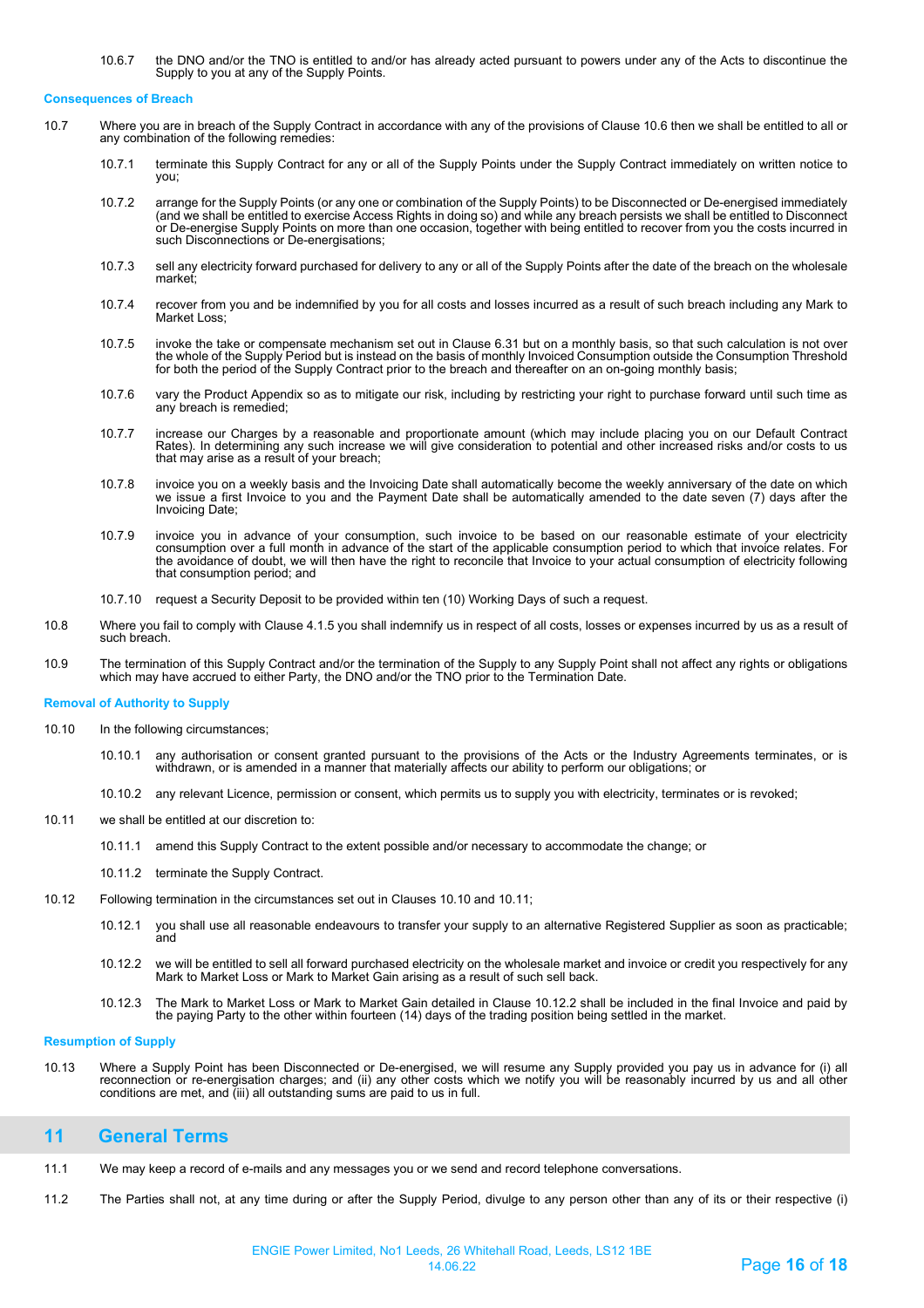advisers, officers or employees who require the same to enable them to properly carry out their duties, and/or (ii) banks, funders or professional representatives, any of the contents of this Supply Contract or any other confidential information, trade secrets or information whose disclosure is likely to adversely affect a Party's commercial or economic interests, without the written consent of the other Party other than to the extent:

- 11.2.1 required by law except where disclosure is in response to a request for information made to you under either the Freedom of Information Act 2000 (FOI) or the Environmental Information Regulations 2004 (EIR) (an **"information request"**); or
- 11.2.2 it is already in the public domain other than by reason of a breach of contract.

Notwithstanding the foregoing, where you appointed a broker to represent you pursuant to entering into this Supply Contract, you consent to us notifying such broker where (i) you are in default hereunder, (ii) we receive a request from you, or a party purporting to represent you, that there will be or has been a change of tenancy/occupancy, or (iii) the Supply Contract terminates (howsoever determined). Furthermore, if you elected to register such broker to use our customer portal, You shall be liable for all acts and omissions of such broker, and You shall be responsible at all times for the consequences of sharing and updating login details with the broker, or removal thereof.

- 11.3 If you receive an information request and your response might include disclosing any of the details of this Supply Contract or any of our information (without prejudice to Clause 11.2), you shall prior to disclosure notify us immediately and apply all relevant exemptions permissible under the FOI or the EIR (as applicable) to resist disclosure.
- 11.4 You agree and consent to us instructing and undertaking, prior to or at any time during the Supply Period:
	- 11.4.1 searches at any licensed credit reference agency for publicly held information on your business, or in the case of you being a sole trader or a partner in an unregistered partnership, also information held on you personally; and
	- 11.4.2 searches at any fraud prevention agency for information on your business, or in the case of you being a sole trader or a partner in an unregistered partnership, also information held on you personally; and
	- 11.4.3 searches by any other third parties for the purpose of facilitating our collection of debt due from you under the terms of the Supply Contract.
- 11.5 We may at any time assign or hold on trust for any person our interest in the whole or any part of this Supply Contract including all rights; you shall not assign or hold on trust for any person the whole or any part of this Supply Contract without our prior written consent, such consent not to be unreasonably withheld or delayed.
- 11.6 You acknowledge and agree that we may revise the terms of your Product Appendix to reflect any industry changes.
- 11.7 Subject to the provisions of Clause 12, this Supply Contract does not create any right enforceable by any person who is not a Party.
- 11.8 No waiver by a Party of any default by the other shall operate or be binding unless made in writing.
- 11.9 If any provision of this Supply Contract shall be declared invalid, unenforceable or illegal it shall not prejudice or affect the remaining provisions of this Supply Contract, which shall continue in full force and effect.
- 11.10 Unless otherwise set out in the Product Appendix, notice or communication required under this Supply Contract from you to us shall be by any one or more of the following methods and shall be deemed effective as set out below. Failure to comply with this Clause shall make any attempted written contact invalid:
	- 11.10.1 first class mail to "ENGIE Power Limited, No 1 Leeds, 26 Whitehall Road, Leeds LS12 1BE" and for commercial notices marked for the attention of "Contract Management" and for Legal notices, marked for the attention of "Head of Legal Services". In each case, notice is deemed effective two (2) Working Days after despatch; or
	- 11.10.2 recorded delivery to our registered office address detailed in Clause 11.10.1 above and for commercial notices marked for the attention of "Contract Management" and for Legal notices marked for the attention of "Head of Legal Services"-in each case, notice is deemed effective two (2) Working Days after despatch; or
	- 11.10.3 email to the following email address - [customer.service@energysupply.engie.co.uk](mailto:customer.service@energysupply.engie.co.uk)  notice is deemed effective two (2) Working Days after despatch.
- 11.11 The Supply Contract constitutes the entire agreement between both Parties. We and you hereby acknowledge and agree that this Supply Contract has not been entered into in reliance on any representation, warranty or other undertaking and neither Party has any right or remedy in relation to any such representation, warranty, or other undertaking.
- 11.12 The rights and remedies provided for by this Supply Contract are exhaustive, and exclude and replace all substantive (but not procedural) contractual rights or remedies expressed or implied by law.
- 11.13 This Supply Contract shall be construed and governed by the laws of England and subject to the exclusive jurisdiction of the English Courts.
- 11.14 If any Party wishes to pursue a dispute with the other then where mediation is agreed the procedures of the Centre for Dispute Resolution shall apply or where arbitration is agreed, the Rules of the London Court of Arbitration shall apply.
- 11.15 We may issue a revised Supply Contract to you to the extent reasonably required to take into account any changes to the Acts, Industry